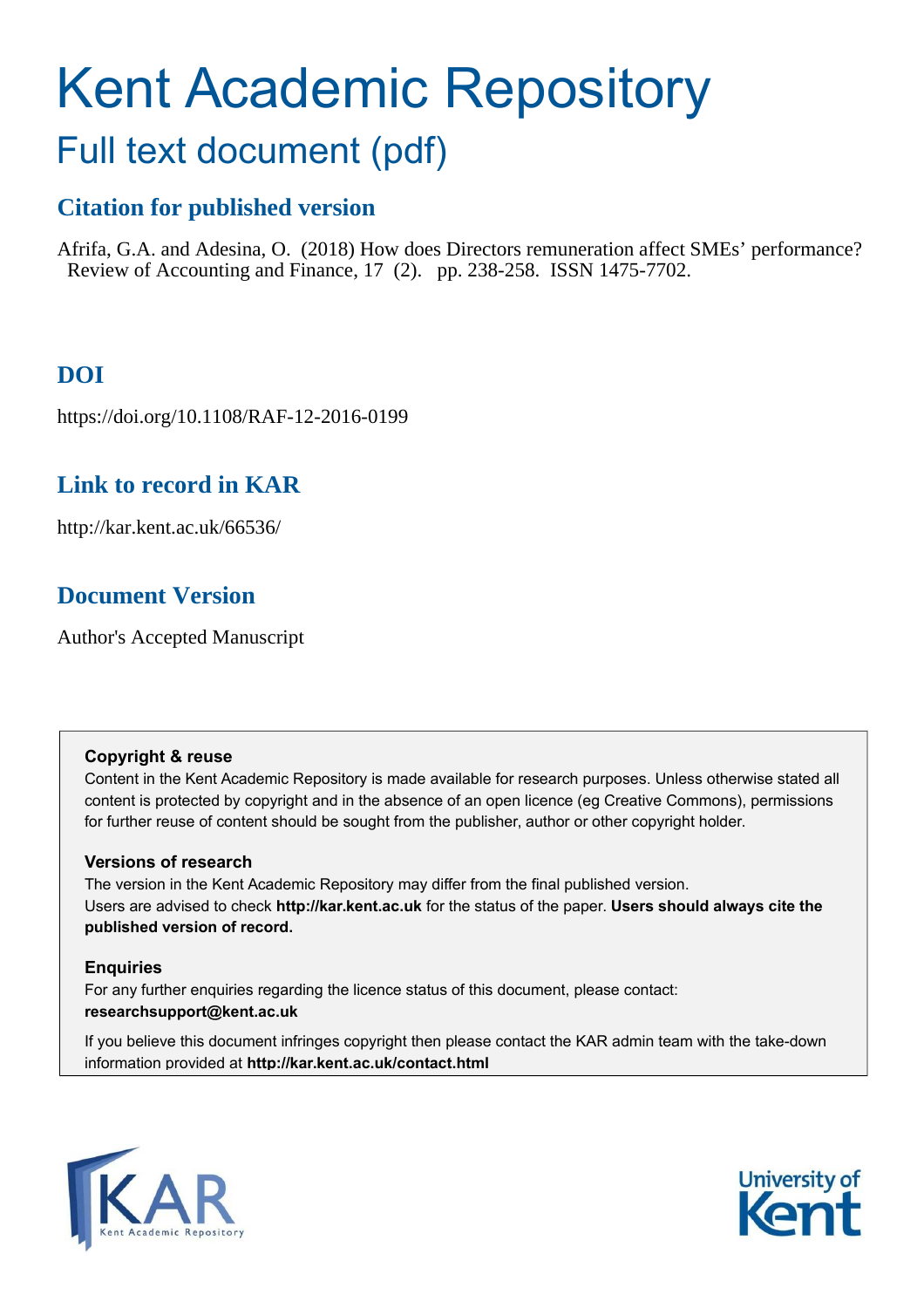#### **How Does Directors Remuneration Affect SMEs' Performance?**

#### **ABSTRACT**

**Purpose** – The purpose of this paper is to explain empirically the relationship between the remuneration levels of a sample of listed Small and Medium Enterprises (SMEs) directors and firm performance. The paper also investigates whether deviations from the optimal directors' remuneration level reduce firm performance.

**Design/methodology/approach –** The study uses a panel data regression analysis of 802 AIMlisted SMEs over an eight-year period (2005-2012).

**Findings** – Using a non-linear approach, the results show that an optimum director's remuneration level exist which results from comparing the benefits and costs of director's remuneration. Hence, the paper does not only show how directors' remuneration level affects firm performance, it also extends the stream of knowledge by indicating how a deviation from the optimal point influences UK-listed SMEs performance. **Moreover, the results show that**  the effect of directors' remuneration on firm performance is greater during financial crisis **period.**

**Originality/value** – Compared with previous literature on directors' remuneration, this paper focuses on AIM-listed SMEs and our finding of a concave relationship between directors' remuneration level and performance of leads us to recommend that firms, especially SMEs should endeavour to determine the optimal level of directors' remuneration to maximise performance.

#### **Keywords**

Directors' remuneration; SMEs; AIM; Performance; UK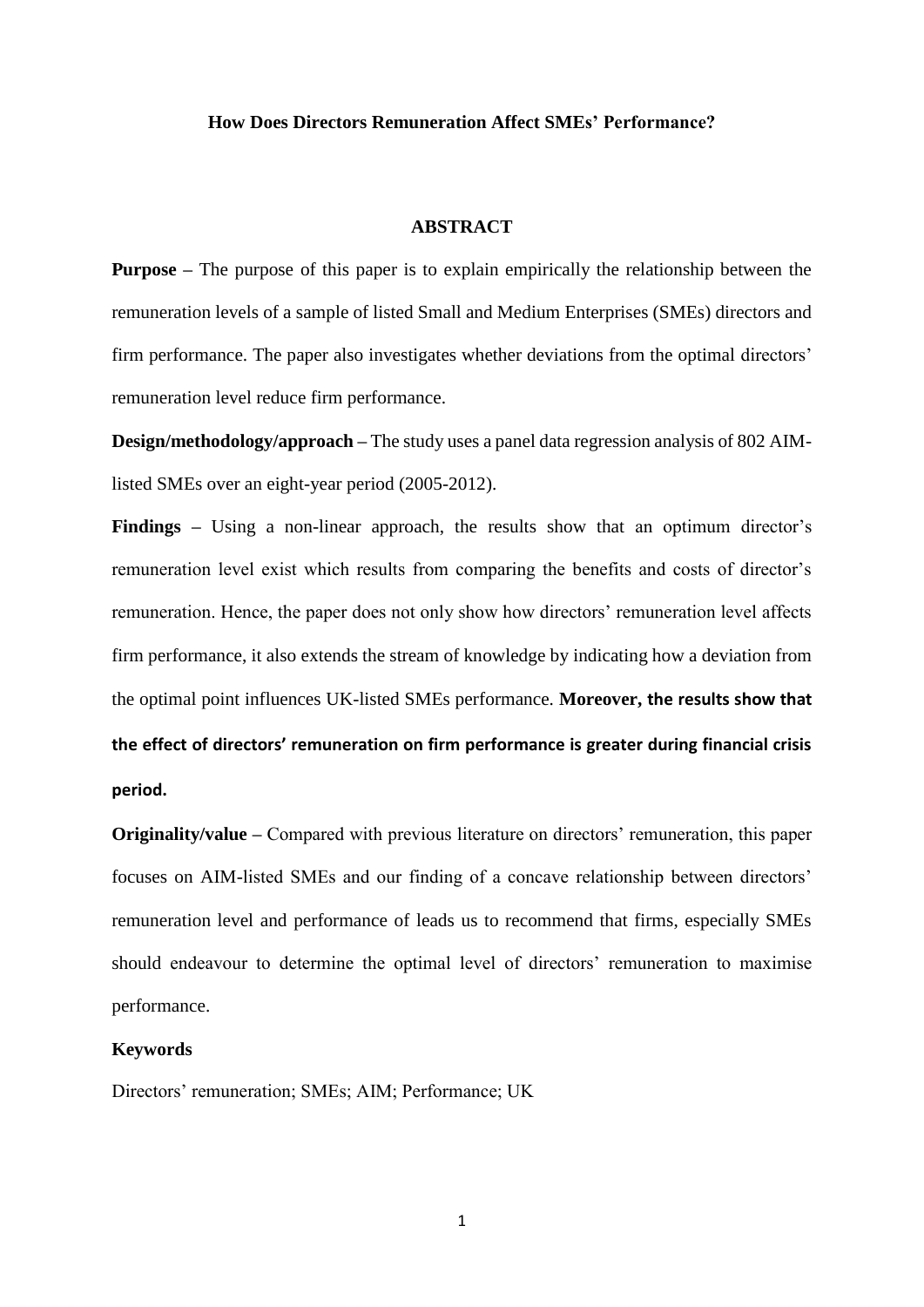#### **How Does Directors Remuneration Affect SMEs' Performance?**

#### **1. INTRODUCTION**

This article attempts to explain empirically the relationship between the remuneration levels of a sample of listed Small and Medium Enterprises (SMEs) directors and firm performance over the period 2005−2012. A number of previous studies (Murphy, 1985; Main et al., 1996; Wan et al., 2000; Stathopoulos et al., 2004; Doucouliagos et al., 2007; Gregg et al., 2012) have investigated the relationship between directors' remuneration and performance (**as measured by shareholder return**). This is because remuneration is widely seen as a means to bridge the interest gap between shareholders and directors (Jensen and Murphy, 1990). As argued by Jensen and Murphy (1990), directors pay **(including cash, options, stockholdings, and**  dismissal) can limit agency problems by aligning the interests of managers and shareholders. Doucouliagos et al. (2007) suggest that remuneration can be used to solicit directors' efforts, reward productivity and ensure compliance with shareholders' interests. Amess and Drake (2003) allude that directors' remuneration is a potentially potent device by which to attenuate managerial opportunistic behaviour. However, many recent studies have reignited the debate as to whether directors' remuneration mitigates the agency conflicts in modern corporations (Goering, 1996; Murphy, 1997; Grundy and Li, 2010; Van Essen et al., 2012). **Zajac and Westphal (2004) argue that the theory could become the dominant institutional logic for corporate governance.**

There have been many recommendations regarding directors' remuneration including the disclosure of directors' remuneration and the setting up of remuneration and audit committees (Greenbury, 1995). For example, Greenbury (1995) suggests that directors' remuneration should have strict performance criteria. In this paper, we focus on the cash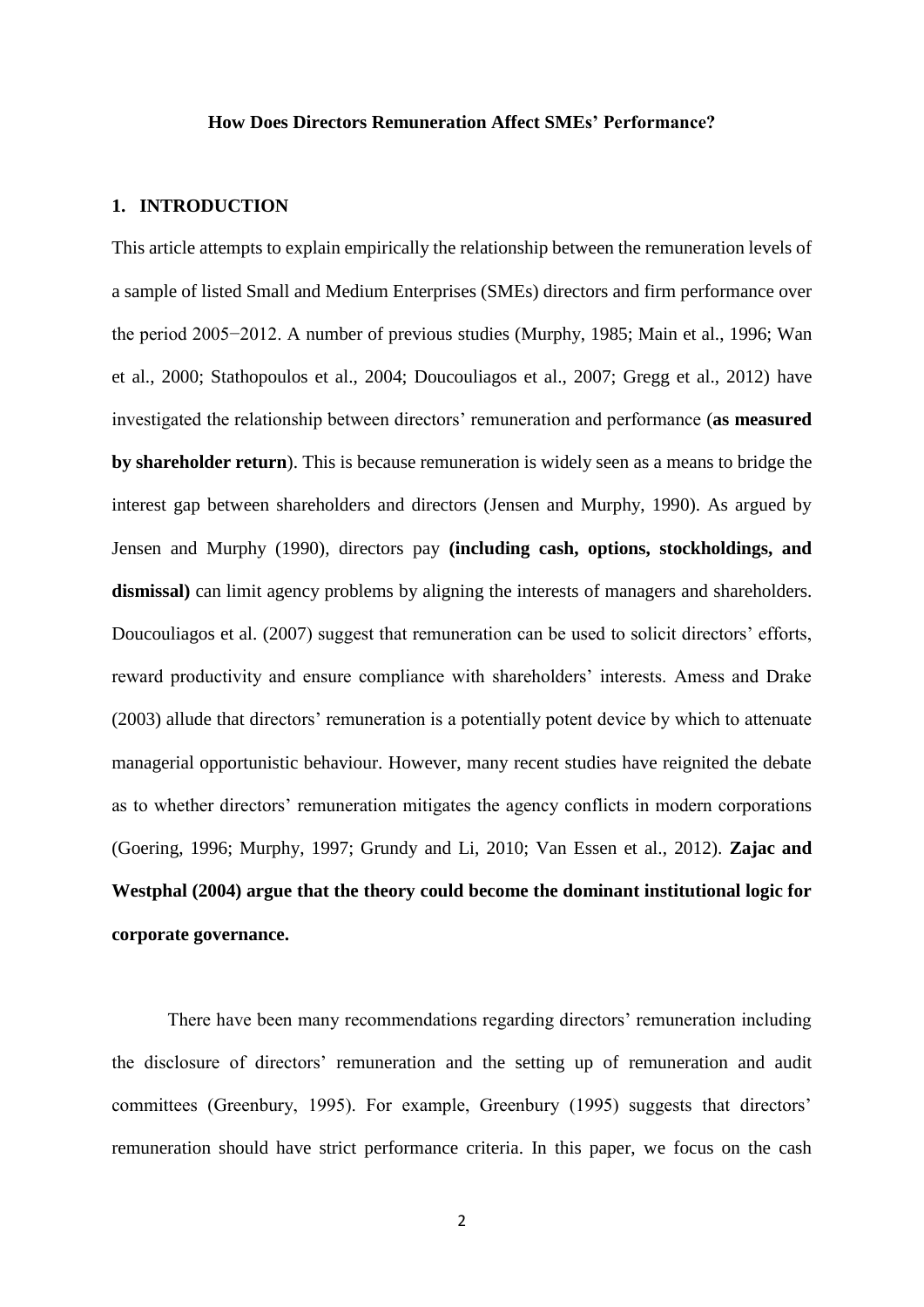remuneration part of directors' remuneration package, which includes basic salaries and bonuses. This is because the cash remuneration of firms has increased immensely over the past decade (Doucouliagos et al., 2007), and our data shows that only a handful of SMEs give noncash incentives. For example, research by Gregg et al. (2005) indicates that the cash compensation of UK firm directors has been rising by an average of 10% per annum. Therefore, understanding the relationship between cash compensation and performance is important and germane. There have been many studies that have examined the cash remuneration of firms due to the difficulty in obtaining information on incentive-based remuneration (see, Murphy, 1999). For example, Murphy (1999) drew a distinction between cash remuneration and total remuneration.

 There have been widespread concerns over directors' remuneration, in particular for those firms who are not performing (Scholtz and Smit, 2012). Directors' remuneration has attracted the attention of investors, the media, trade unions, researchers and the general public (PWC, 2009). The Economist (2004) highlights that the huge salaries for executives would be much less controversial if there were evidence that the executives earned these salaries. Some of the high remuneration packages to directors of the underperforming firm include the \$380,619 in cash and stock paid to Enron directors in 2001 in the United States (The New York Times) has posed a question as to whether higher remuneration leads to higher firm performance.

 Whiles lower remuneration package could result in poor performance because it will not motivate the directors to work hard in a way which is acceptable to shareholders (Carlos and Nicolas, 1996; Scholtz and Smit, 2012), excessive remuneration could lead to poor firm performance because well-remunerated directors may be less likely to "rock the boat" (Scholtz and Smit, 2012). For example, it is widely believed that the excessive remuneration of Enron's directors may have caused their objectivity to be comprised in monitoring management on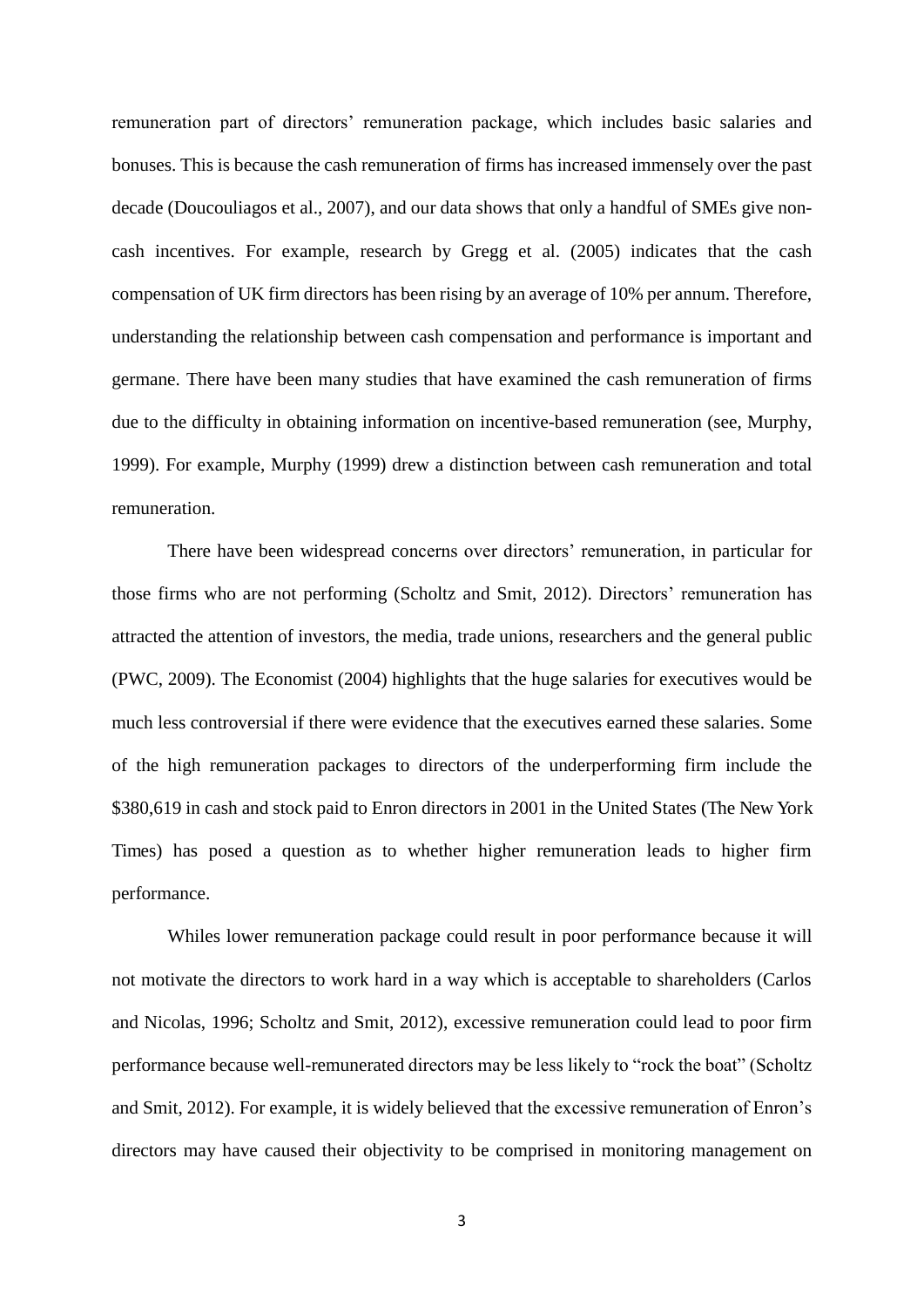behalf of the shareholders. Based on the two contrasting effects of director's remuneration on firm performance, it can, therefore, be argued that an optimal remuneration level may exist at which the performance of the firm is maximised. This means that the relationship between directors' remuneration and performance may be concave instead of the linear as previously suggested.

Examination of the link between directors' remuneration and performance of SMEs is crucial, given that SMEs lack financial resources (Whited, 1992; Fazzari and Peterson, 1993; Peterson and Rajan, 1997). Financial resources have been identified as the most significant challenge facing SMEs (Abor and Quartey 2010; Lader 1996; Cook and Nixson 2000; Parker et al. 1995). Hutchinson and Xavier (2006) suggest that SMEs face more difficulties in raising finance than larger ones. According to Abor and Quartey (2010), formal finance institutions have tailored their products to best serve the needs of larger corporations. This means that while SMEs should be able to attract capable directors who can make maximum use of the limited resources; at the same time, the lack of resources will make any excessive remuneration to be detrimental to performance. Watson et al. (1994) believe that existing theories and empirical findings of directors' pay based upon large firms will be of limited relevance to understanding the factors influencing the remuneration of directors in SMEs.

The ability of SMEs to determine the directors' remuneration level at which performance is maximised is beneficial to all economies of the world, given that the majority of firms around the world are SMEs (Abor and Quartey, 2010). SMEs are the mainstay of economic development in most countries around the world (Beaver and Prince, 2004; Lukacs, 2005; Newberry, 2006). For example, the Department for Business Innovation and Skills (2011) states that the number of SMEs in the UK is 99.8 percent of all the firms, accounting for 50.1 percent of turnover. Given the economic contribution that SMEs make, Chittithaworn et al. (2011) argue that the performance of the SME sector is closely associated with the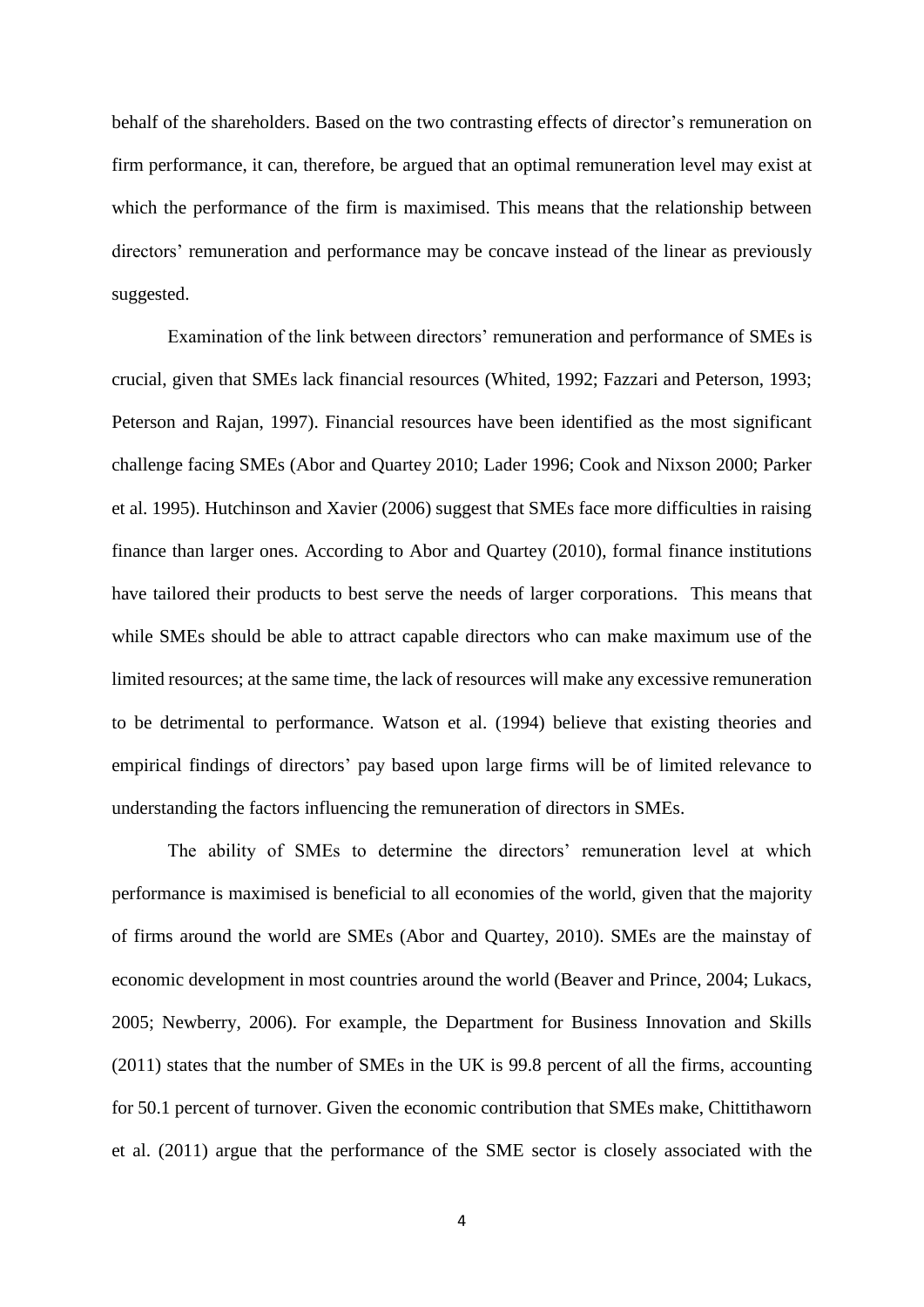performance of a country. This means that any policy implications derived from researching the remuneration level at which SMEs performance is maximised have the potential to influence the country's economic growth, which impacts on the welfare of its citizens.

#### **2. THEORETICAL FRAMEWORK**

There are some theories (e.g. agency theory, tournament theory, stewardship theory) that explain the influence of directors' compensation on firm's performance. Hillman and Dalziel (2003) argue that one of the distinctive paths followed by researchers seeking evidence of links between boards of directors and firm performance is agency theory. Agency theory is of the assertion that improved firms' performance can be achieved by increasing the remuneration of directors (Smith and Watts, 1992). Although the agency theory first appeared in the academic economic literature in the early 1970s (see Spence and Zeckhauser, 1971; Ross, 1973), it has since been applied in many other fields like accounting (e.g., Demski and Feltham, 1978), finance (e.g., Fama, 1980), marketing (e.g., Basu et al., 1985), political science (e.g., Mitnick, 1986), organisational behaviour (e.g., Eisenhardt, 1985, 1988; Kosnik, 1987), and sociology (e.g., Eccles, 1985; White, 1985).

Miller and Sardais (2011) argue that agency theory is based on the assumption that agents tend to be selfish opportunists who, without effective monitoring, will exploit their owners. This conflict of interest would arise as a result of the separation of ownership and control in the organisation (Berle and Means, 1932; Fama and Jensen, 1983). Proponents of the theory argue that the primary function of boards is to protect the interests of shareholder (principals) (Eisenhardt, 1989; Jensen and Meckling, 1976; Mizruchi, 1983). Hence, the compensation package given to directors and managers is explained by the agency theory to help align the interests of directors and managers to those of shareholders (Boyd, 1994; Dalton et al., 2003; Elson, 1995). The agency theory assumes that companies design directors' and managers' contracts with an optimal incentive to motivate them to improve performance,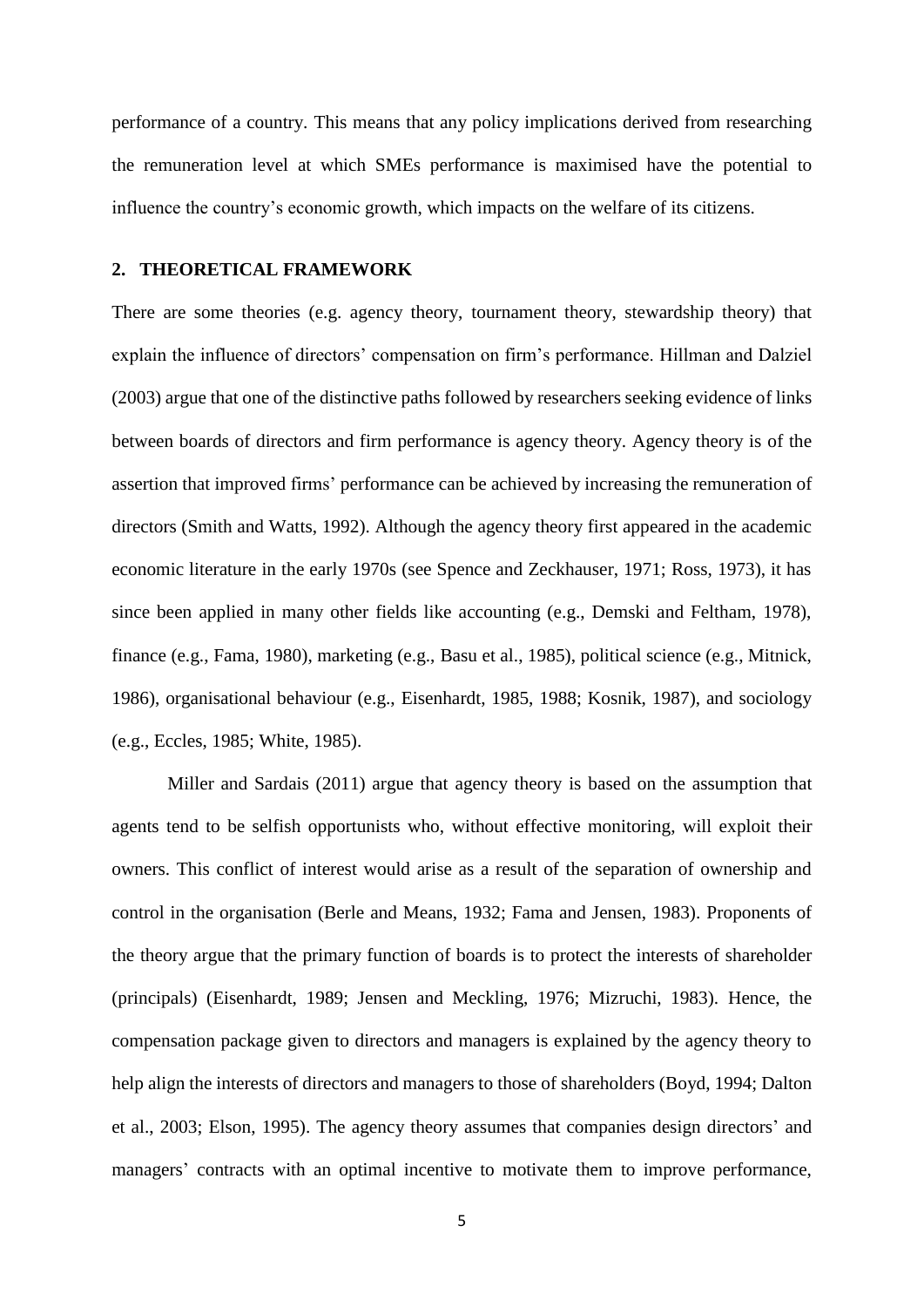thereby maximising shareholder value. It is therefore depicted that higher incentives to directors of companies will lead to performance maximisation.

Stewardship theory has its background in the management control literature (e.g., Davis et al., 1997; Donaldson and Davis, 1991; Lee and O'Neill, 2003). While agency theory argues that separation of incumbency of roles of board chair and CEO lead to the protection of shareholder interests, stewardship theory posits that shareholder interests are maximised by shared incumbency of these roles (Donaldson and Davis, 1991). Stewardship theory suggests that some executives are likely to pursue organisational interests even when there is a conflict with their self-interest (Donaldson and Davis, 1991), which means that executives are more intrinsically motivated than agency theory implies (Wasserman, 2006).

Under the stewardship theory, the use of compensation packages such as bonuses to entice directors and managers in a bid to make them align their interest with that of the shareholders is irrelevant. This is because managers are professional people who know what they are doing and that there is no need to entice them. Moreover, they have their personal ambition to succeed, which should ultimately lead to higher company performance. Managers also have fiduciary roles to the shareholders and duty of loyalty, which Bainbridge (2003 p. 580) argues 'can be understood as one of those voluntarily self-imposed restrictions on the board of director's discretion'. They also see themselves as stewards employed by principals and whose interests tend to be aligned with those of the principals (Wasserman, 2006). Davis et al. (1997) argue that these stewards are organisationally centered executives who show a keen interest in their organisations, and this gives them higher satisfaction from behaviours that promote the organisations' interests than from self-serving behaviours.

Based on the intuitions of the tournament theory, directors of companies must be highly compensated to attract the best people on companies' board, which can bring about performance maximisation. Tournament theory has its roots within the labour economics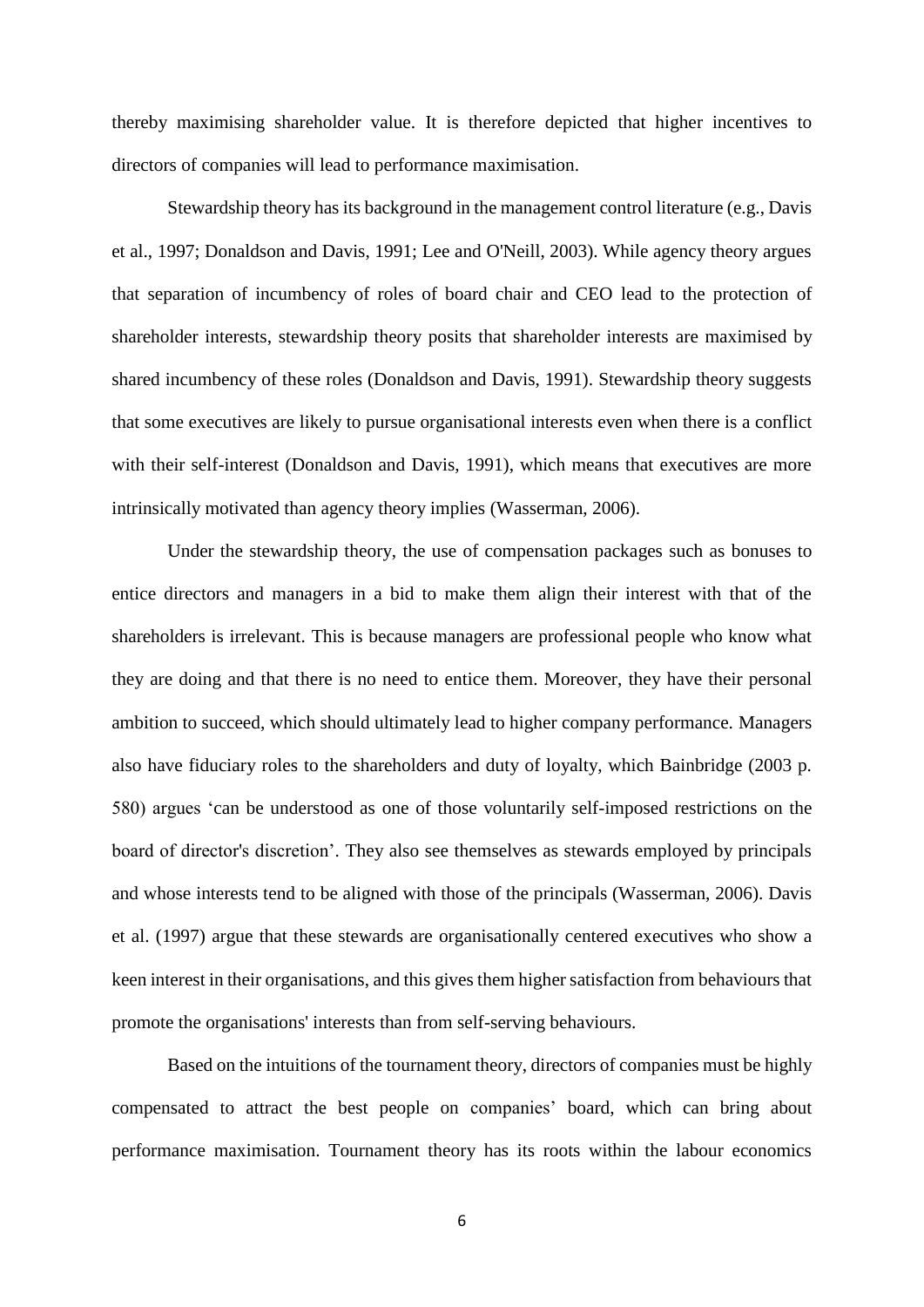literature more than three decades ago (Lazear and Rosen, 1981). The theory suggests that tournament 'participants are best motivated to perform when prizes are not contingent on absolute output but instead are a function of winners and losers' (Conelly et al. 2013 p. 17). Hence, because directors are seen as useful resources, hiring high calibre of directors will ensure high-quality resources, which will enhance performance. The ability of a company to extract both internal and external resources will depend on the calibre of the board of directors. As argued by Daily and Johnson (1997), prestigious directors not only increase companies' legitimacy but also provide links to other prestigious individuals. It is therefore argued under the tournament theory that higher compensation will attract high-quality calibre of directors, which should increase the performance of companies.

## **3. LITERATURE REVIEW AND DEVELOPMENT OF HYPOTHESES**

The Cadbury Report (1992) and the Greenbury Report (1995) all failed to prescribe how to determine the directors' remuneration. Rather, both reports prescribe that firms should design a remuneration package that is capable of attracting and retaining executive directors of good calibre. There is a larger literature on directors' remuneration but the majority have concentrated on larger firms rather than SMEs (Main et al. 1996; Ghosh 2003; Gregg et al. 2005; Brick et al. 2006). Arguments for a positive association are that a good compensation package, linked to performance, will entice directors to work hard to increase their remuneration, and will attract the highest-calibre directors with the most-needed specialisation (Jensen and Murphy 1990). Parthasarathy et al. (2006) argue that directors' short- and longterm incentives benefit shareholders by motivating directors to perform better. According to Zhou et al (2011), aligning shareholders' interest with directors' compensation benefits has become one of the main considerations in corporate governance. The supervisory duty of directors also plays an important role in monitoring the behaviour of senior managers (Jensen,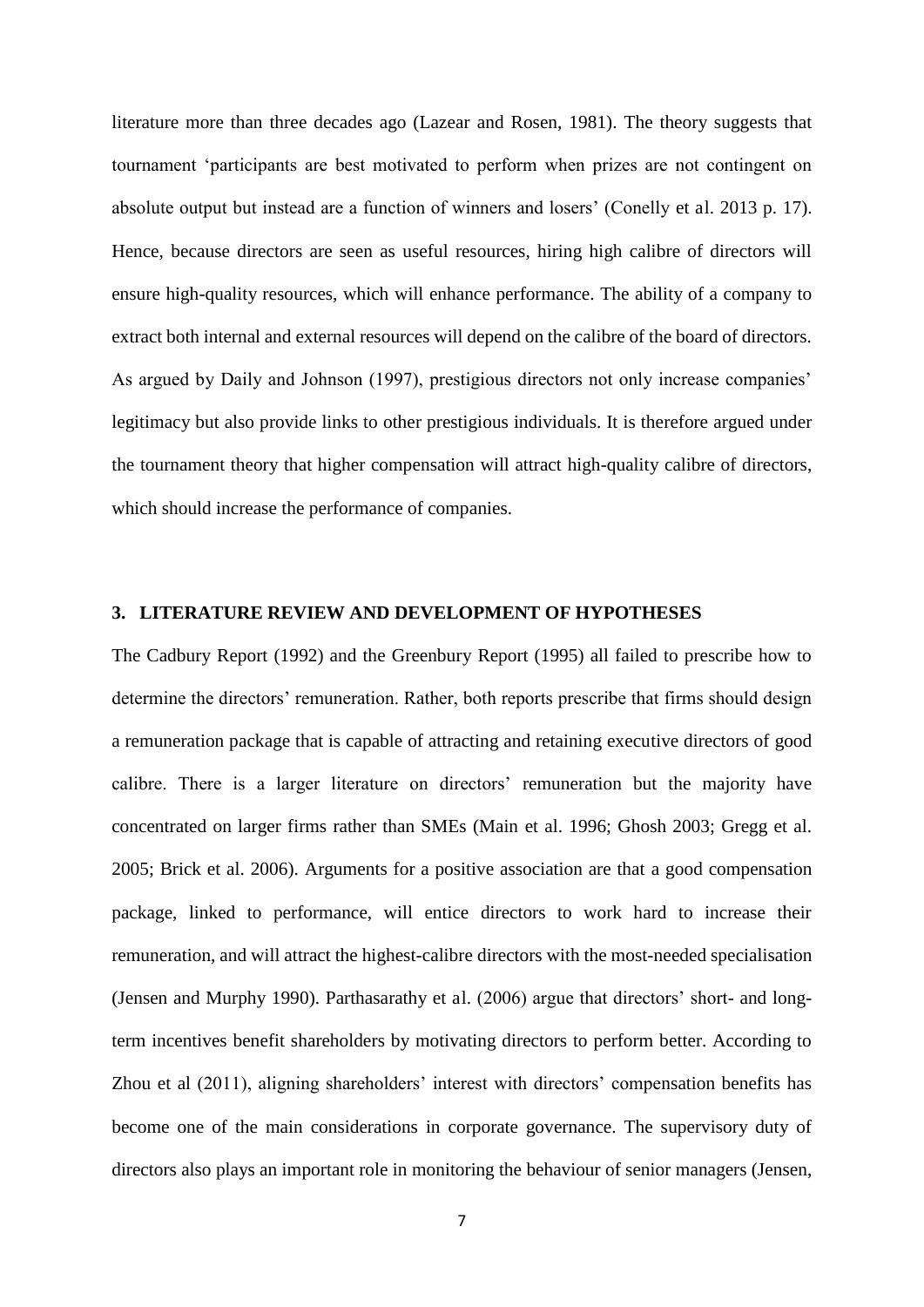1993; John and Senbet, 1998) and therefore board members should be remunerated in such a way to curb the opportunistic behaviour of senior managers.

 One of the first influential articles was by Murphy (1986), in which he indicated a strong relationship between firm performance and directors' remuneration using large publicly held USA firms. Jensen and Murphy (1990) used a sample of larger US firms to investigate the relationship between CEO wealth and shareholder wealth and found little evidence of a relationship between CEO remuneration and performance. Main et al. (1996) and Benito and Conyon (1999) also investigated a sample of UK firms and found a positive relationship between directors' remuneration and firm performance. In Australia, O'Neil and Iob (1999) examined the determinants of remuneration and showed a link between remuneration and performance. A positive association between directors' remuneration and performance was reported by Main et al. (1996), Conyon and Peck (1998), Firth et al. (1999), Ozkan (2007a) and Hassan et al. (2003).

 However, high-compensation packages may impair the directors' judgement, giving managers the advantage of being able to pursue their own interests at the expense of performance. Also, higher compensation may lead to the practice of 'mutual back scratching' by directors who collectively propose better packages for each other at the expense of performance (Brick et al. 2006). In this sense, directors may collectively propose higher compensation packages for each other so as to keep all directors happy, but at the expense of company performance. Research by Bricks et al. (2006) found a highly positive association between other directors and CEO remunerations and therefore suggested the presence of mutual back scratching. Even though the general purpose of the board of directors is to advise and monitor top management, Jensen (1993) suggests that the directors often fail to effectively monitor the firms' top management. Well-compensated directors may be less likely to "rock the boat"; meaning excess directors compensation may be associated with a culture that does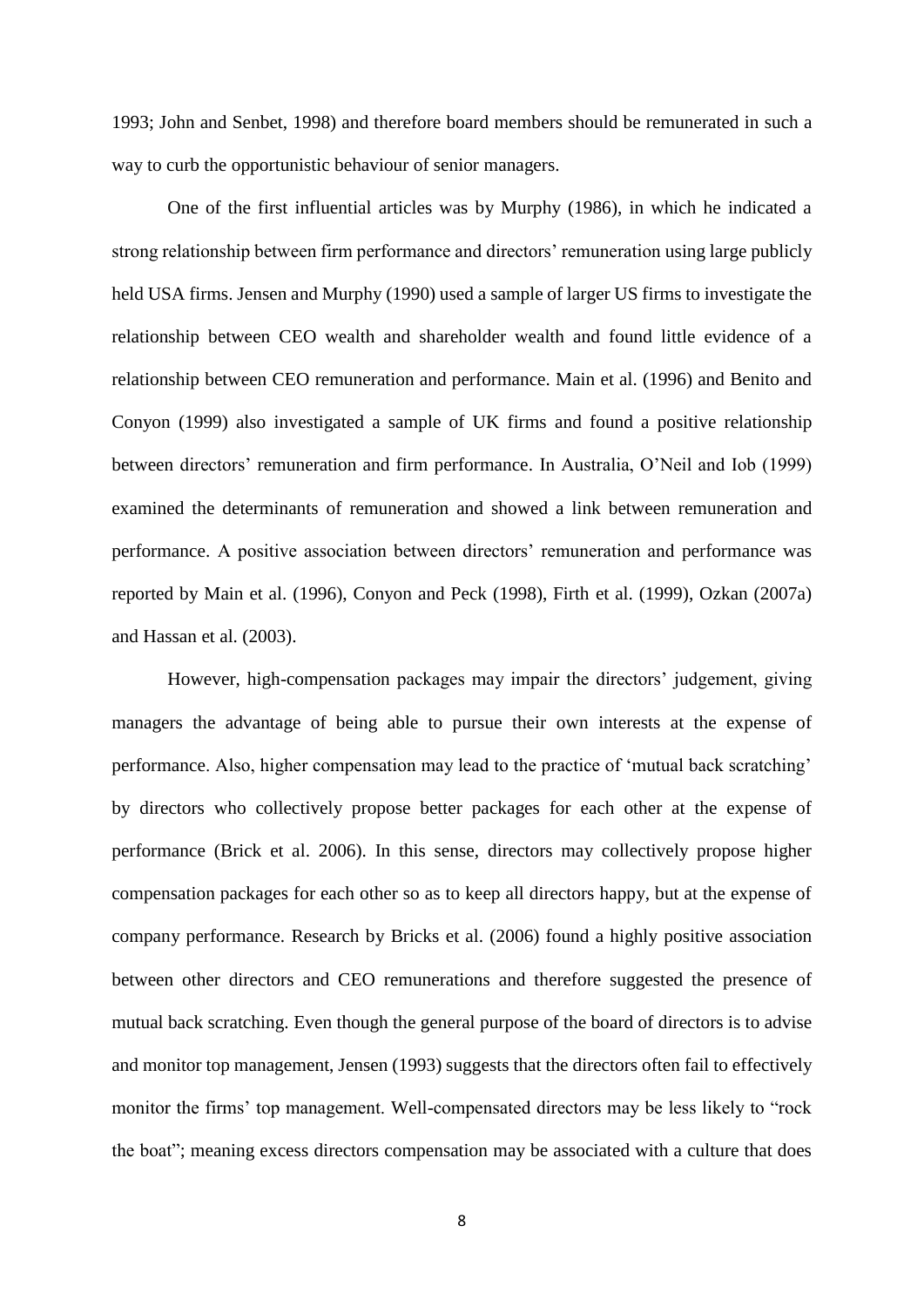not allow for constructive criticism (Brick et al., 2006). Jensen (1993, p. 863) referred to this as "the great emphasis on politeness and courtesy at the expense of truth and frankness in boardrooms."

 The effect of higher directors' compensation on company performance is evident in a study by Hassan et al (2003). This study found that even though the level of directors' remuneration showed a steady growth between 1997 and 1998, there was a deteriorating of performance for the same period measured by ROE. Abdullah (2006) and Ozkan (2007) also documented a negative relationship.

 This study estimates the optimal directors' remuneration as the equilibrium between the costs and benefits of lower or higher directors' remuneration. Thus, this study investigates two different effects of directors' remuneration on firm performance. Therefore, at lower levels of directors' remuneration, an increase in directors' remuneration level is the sign to increases in firm performance. On the other hand, at higher levels of directors' remuneration, an increase in directors' remuneration is the indication of a reduction in firm performance. Thus, a nonlinear (concave) association is likely to exist between directors' remuneration level and firm performance (see Figure in Appendix 1).

 Based on the existing empirical evidence on the relationship between directors' remuneration and firm performance, the following hypotheses are tested by this study:

 H1 there is a concave relationship between *directors'* remuneration and firm performance

H2 deviation from the optimal directors*'* remuneration level reduces firm performance

9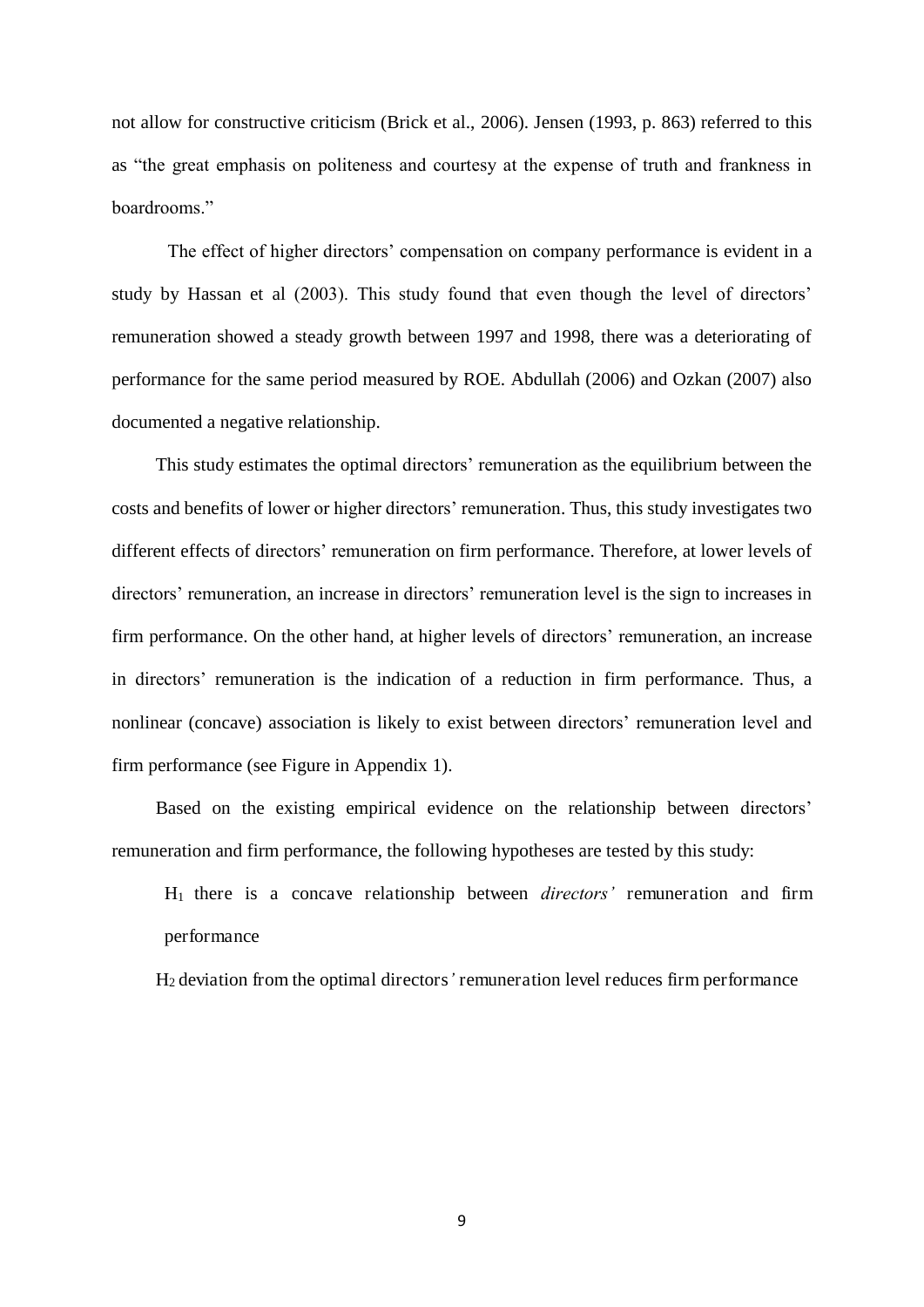#### **4. SAMPLE, DATA AND METHODOLOGY**

#### 4.1 Sample selection and data

The target population of this study was all the firms listed on the Alternative Investment Market (AIM). As at  $7<sup>th</sup>$  of April 2014, 1,126 firms were listed on the AIM. Financial firms (such as banks and insurance companies) were excluded because they have different accounting requirements and asset structure (see Afrifa and Taurigana, 2015); this left 1,014 firms available for selection. The decision to exclude all financial institutions is consistent with Mangena and Tauringana (2007) and Ntim (2009). Moreover, firm-years with anomalies in their accounts such as negative values in assets, sales, current assets, fixed assets were omitted (see, Abor and Quartey, 2010). Also, firms missing substantial amount of information were excluded. The final sample of SMEs, which is based on the requirements established by the European Commission's Recommendation 2003/361/CE of  $6<sup>th</sup>$  May 2003, on the definition of SMEs, therefore consists of an unbalanced panel of 802 firms for which information is available. It represents 5,614 firm-year observations. Specifically, the following criteria are used for the selection of  $SMEs<sup>12</sup>$ :

Turnover less than  $\epsilon$ 50 million; and

<u>.</u>

• Possession of less than  $643$  million of total assets.

<sup>&</sup>lt;sup>1</sup> The average exchange rate per each year from 2005-2012 was used to convert the total assets and turnover values from British Pounds Sterling to Euro.

<sup>2</sup> **Although the European Commission's Recommendation 2003/361/CE of 6th May 2003 uses the number of employees as a third criteria, we purposefully exclude this third criteria because firms in our sample have data regarding number of employees. Afrifa (2016) also excluded the number of employees in their definition of SMEs in accordance with the European Commission's Recommendation 2003/361/CE of 6th May 2003**.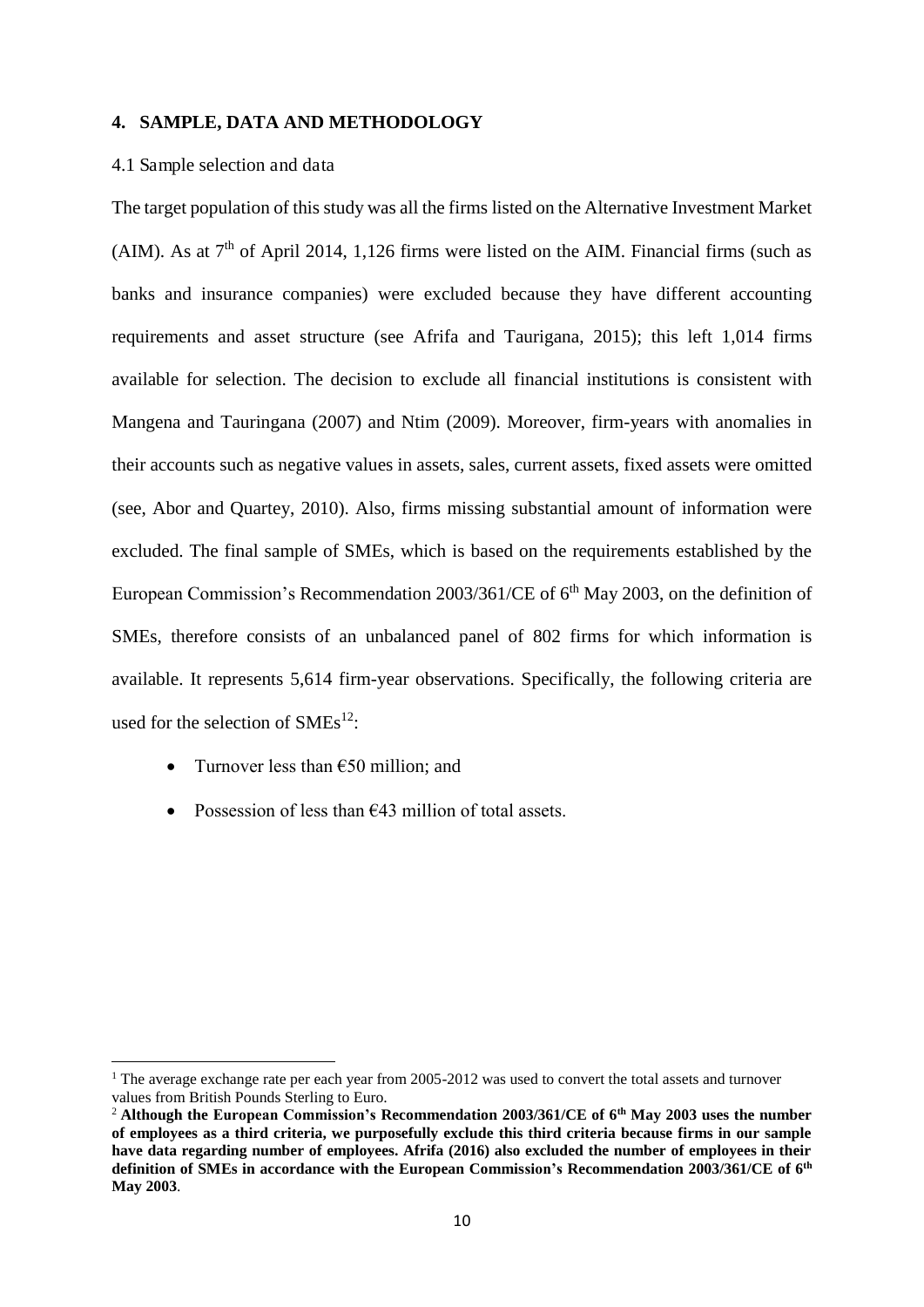**We use firm-year observations rather than firms, which allows for both entry and exit, and helps to reduce possible selection and survivor bias.** The financial and accounting data used in this study were obtained from Analyse Major Databases from European Sources (AMADEUS). This database contains both annual accounts and management details of about 330,000 public and private companies in 41 European countries, including the UK. The reliability of AMADEUS data is evident from its extensive use by other researchers (see, Ahmed, 2015; Rodriguez-Fernandez, 2015). The sample was collected from the AIM because it is one of the few stock exchanges around the world established specifically for SMEs (Mendoza, 2007), and is by far the most successful second-tier market (Colombelli, 2010).

## 4.2 Variables

The dependent variable to be analysed is Tobin's ratio (QRATIO) defined as the ratio of the firm's market value to the replacement cost of its assets (Martinez-Sola et al., 2013). QRATIO has been used extensively in the accounting and finance literature to measure firm performance (Lin and Su, 2008; Tong, 2008). Following Martinez-Sola et al. (2013), we also include two additional proxies including Market-To-Book ratio 1 (MKBK1) and Market-to-Book ratio 2 (MKBK2) as firm performance to test the robustness of the results. MKBK1 is defined as the ratio of market value of firm (market value of equity plus book value of total debt) to book value of firm (total assets) – as suggested by Chung and Pruitt (1994). MKBK2 is defined as ratio of market value of equity to book value of equity (Martinez-Sola et al., 2013). The key independent variable is directors' remuneration, defined as the natural log of the total remuneration of **all** directors **(including chief executive officers)** for each financial year. Directors' remuneration and its square, directors' remuneration<sup>2</sup> serve to test for the existence of a nonlinear model.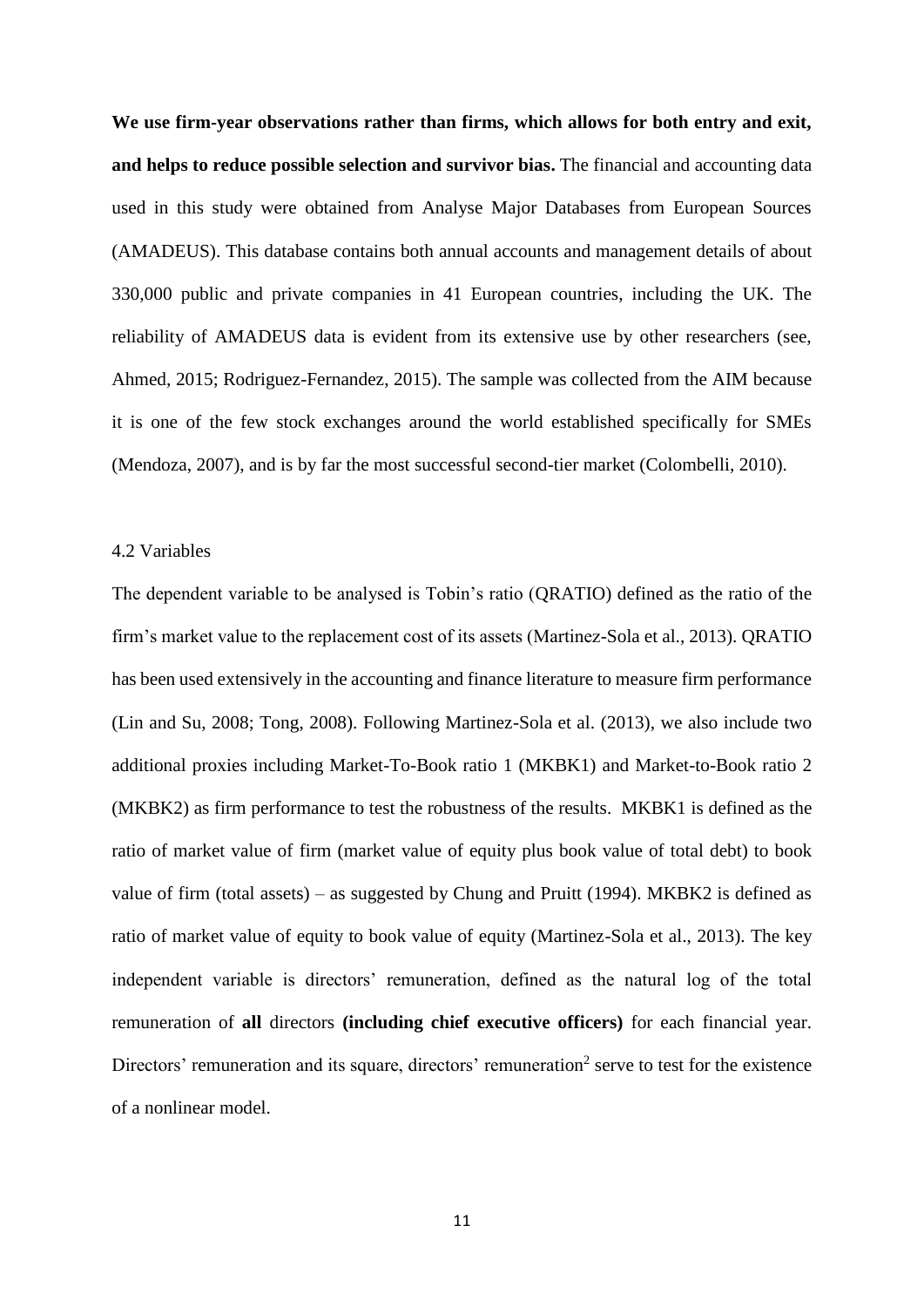The following control variables are included in all regressions because they have been found by previous literature to explain firm performance (see, Main et al. (1996), Benito and Conyon (1999), Conyon and Peck (1998), Firth et al. (1999), Ozkan (2007a) and Hassan et al. (2003), Scholtz and Smit (2012)). These include company age, company size, asset tangibility, financial leverage ratio, liquidity ratio and short-term financing. All variables are defined in Table 1 below.

#### **[Table 1 about here]**

#### 4.3 Methodology

Preliminary data analysis was employed to test for the presence of outliers in the sample. Outliers can be dealt with in two major ways including winsorisation or data removal (Beiner, et al., 2006). In this paper, the decision was made to winsorise all variables at the 1% (see, Hellerstein, 2008). The decision to winsorise all variables are in line with similar procedures by previous researchers in accounting and finance literature (see, Kieschnick et al., 2006; Hill et al., 2010). Also, heteroscedasticity and serial correlation were carried out. The Breusch-Pagan and Breusch-Godfrey tests and the Woodridge test for autocorrelation were used to test for – and suggested the presence of – heteroscedasticity and serial correlation. Therefore, a decision was made to employ robust standard error (Lei, 2006) in estimating all models.

Since panel data regression is used, the Hausman's test is utilised to decide whether to employ the Fixed Effects (FE) model or Random Effect (RE) model by first determining whether there is a correlation between the unobservable heterogeneity  $(\mu_i)$  of each firm and the explanatory variables of the model. The Hausman test was performed, which rejected the null hypothesis that the unobserved heterogeneity is uncorrelated with the regressors. This finding means that the RE is significantly different from the FE, and therefore the FE is more consistent and efficient method to use. The estimates of the models are as follows:

$$
FP_{it} = \beta_0 + \beta_1 (DREM) + \beta_2 (DREM^2) + \sum_{K=1}^{7} \beta_2 CONTROLS_{it} + \mu_i + \varepsilon_{it}
$$
 (1)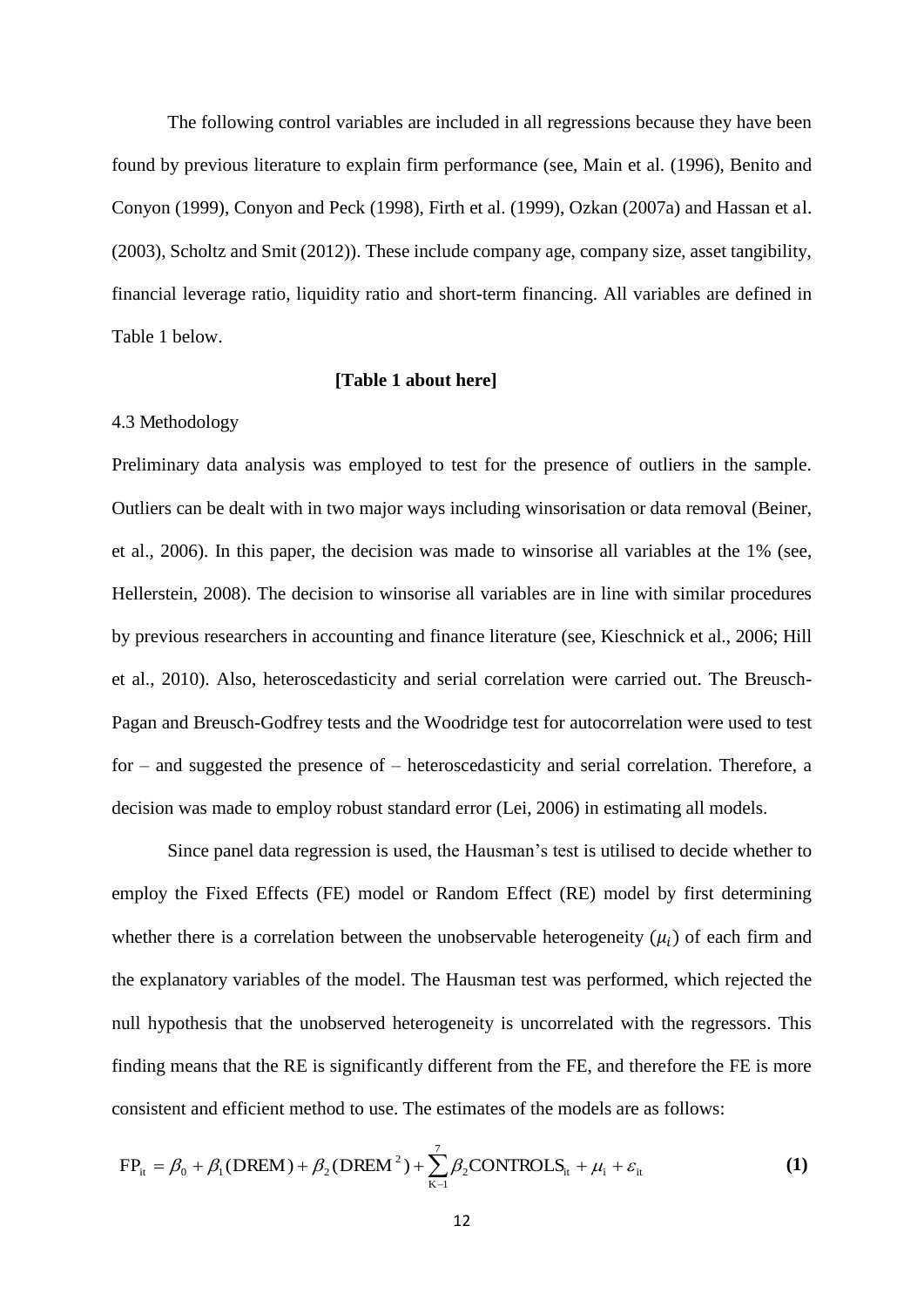DREM<sub>it</sub> = 
$$
\beta_0 + \beta_1(BSIZE) + \beta_2(CEOTEN) + \beta_3(NEDS) +
$$
  
\n $\beta_4(COSIZE) + \beta_5 (INDUST) + \mu_i + \varepsilon_{it}$  (2)

$$
FP_{it} = \beta_0 + \beta_1 (DEVIATION) + \sum_{K-1}^{7} \beta_2 CONTROLS_{it} + \mu_i + \varepsilon_{it}
$$
\n(3)

$$
FP_{it} = \beta_0 + \beta_1 (DEVIATION) + \beta_2 (INTERACT) + \sum_{K-1}^{7} \beta_3 CONTROLS_{it} + \mu_i + \varepsilon_{it}
$$
 (4)

We define all variables in Table 1 above. FP is the firm performance (ORATIO, MKBK1 and MKBK2) and the independent variable is directors' remuneration, which measures directors' remuneration by firm i at time t. The subscript i denotes the  $n<sup>th</sup>$  firm (i = 1,... 802) and the subscript t denotes the n<sup>th</sup> year (t=1,...8).  $\mu_i$  is the unobservable heterogeneity (individual effects), which is specific for each firm, and  $\varepsilon_{it}$  is the error term. These four models will assist in achieving the objective of this paper. First, equation (1) will determine whether a concave relationship exists between directors' remuneration and firm performance. The second and third equations will indicate whether a deviation from the optimal directors' remuneration point affect performance. Lastly, the fourth equation will establish the effect of above and below deviations from the optimal directors' remuneration level relationship with firm performance.

#### 4.4 **Endogeneity test**

**Many researchers have stated endogeneity as a major issue in the corporate governance literature (Heckman, 1979; Denis, 2001; Adams and Ferreira, 2009; Bellemare et al., 2015). In the presence of endogeneity, the random effects parameter estimates may be biased. One way to overcome endogeneity problems is the use of GMM estimation model; however, in the absence of endogeneity issues the random effects will produce parameter estimates that are more efficient. Potential endogeneity problems arising from omitted explanatory variables, simultaneity bias and measurement errors could blight the results**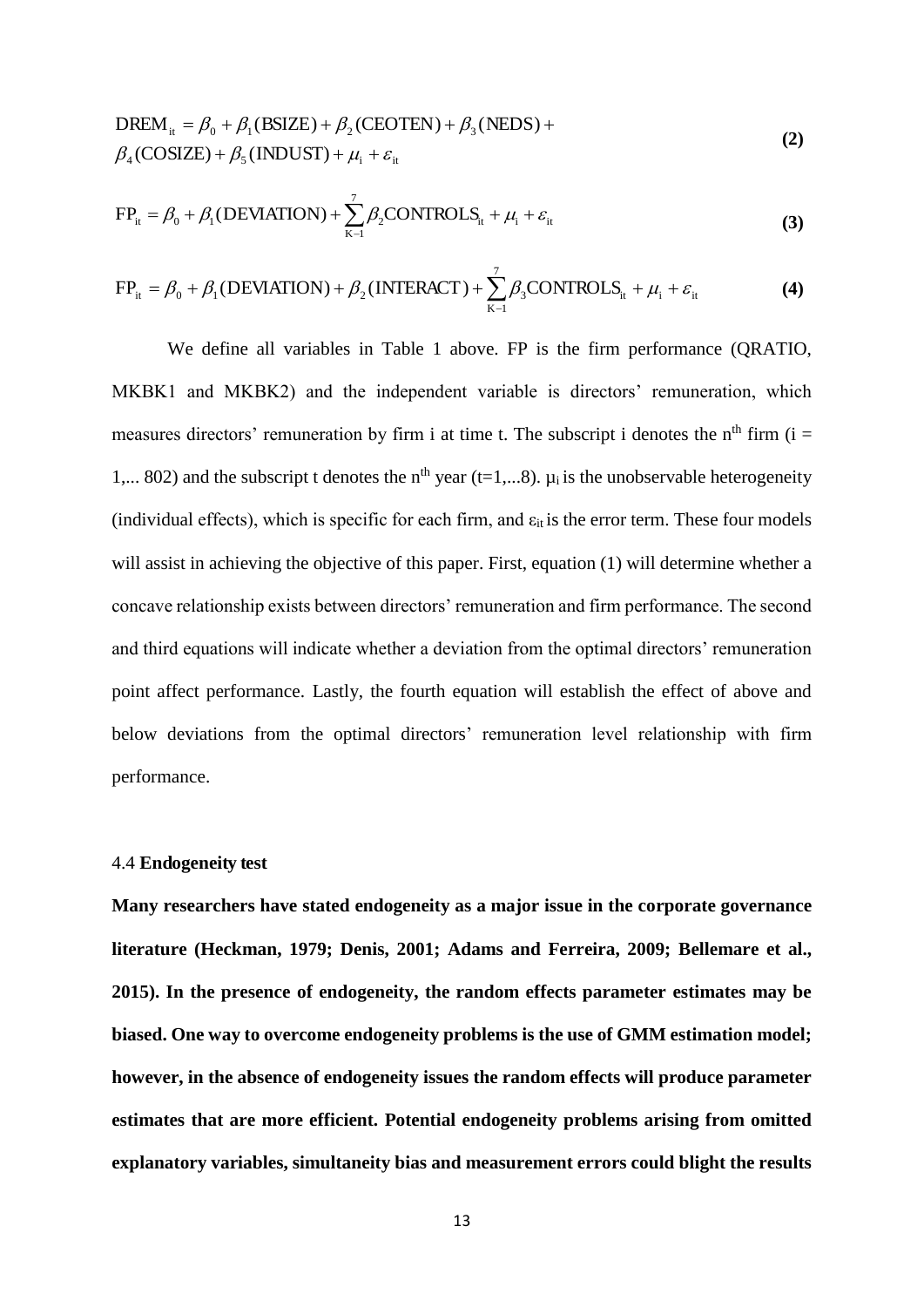**of this paper (Roberts and Whited, 2013; El Ghoul and Zheng, 2016). In this paper, omitted variables may arise if potential control variables are omitted due to data unavailability (Wooldridge, 2002). Further, simultaneity bias may arise if firm performance and directors' remuneration are determined in equilibrium. That is, performance influencing directors' remuneration Finally, measurement error endogeneity occurs if the main independent variable is incorrectly measured (Larcker and Rusticus, 2010).**

 **To test for the presence of endogeneity, we rely on the Durbin-Wu-Hausman (DHW) test for endogeneity (Durbin, 1954; Wu, 1973; Hausman, 1978) and include block ownership, executive directors' ownership, foreign ownership, non-executive directors and board size as instrumental variables The DHW test has been used extensively in the corporate governance literature to test for the presence of endogeneity (see, Hutchinson et al., 2015; Ntim, 2016; Ahmed et al., 2017; Pillai et al., 2017). The results are presented in Table 4 for all three measures of firm performance. The p-values for all the DHW tests are insignificant, which show that endogeneity is not a significant concern. These findings confirm that the random effects coefficient estimates are reliable and unbiased.** 

#### **5. EMPIRICAL EVIDENCE**

#### 5.1 Descriptive statistics

Table 2 offers descriptive statistics of the continuous variables employed in this paper. The QRATIO has a mean of 1.4923 and a median of 1.5868. The MKBK1 has a mean of 1.7923 and a median of 1.4868. MKBK2 is on average 2.8923 with a median of 1.1868. The differences in the three performance measures above indicate the existence of differences among firm measures of firm performance. The means of the variables MKBK1 and MKBK2 are above the median values, indicating a strong scattering towards the right tail. This means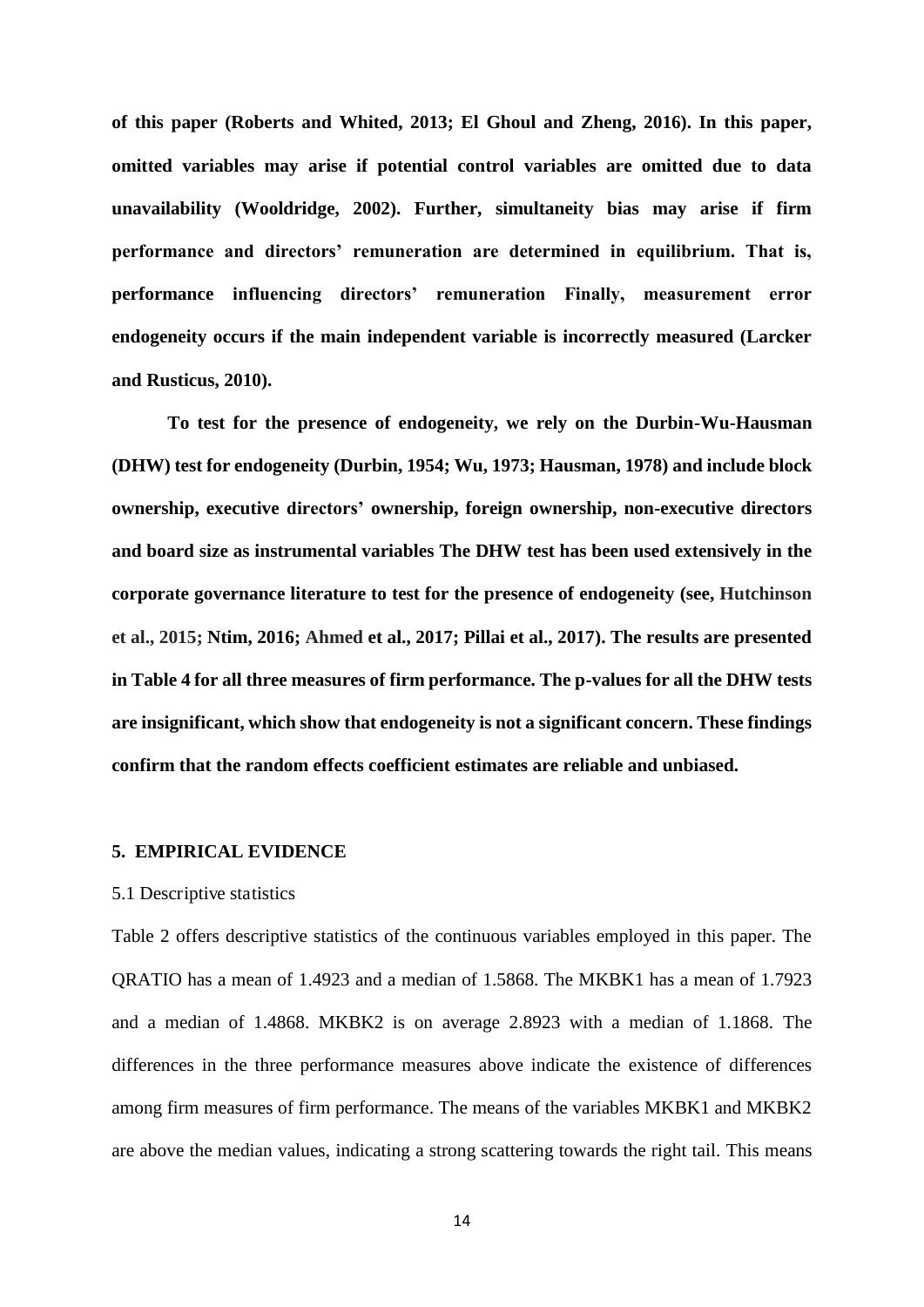that some companies' values are much higher than the others. On the other hand, the variable QRATIO has a mean, which is lower than the median value. Directors' remuneration has a mean of approximately £309,483 and a median of £74,031. The average age of the company used in the study is 14.4 years and the median is 9.6 years. Company size has a mean of  $£4,615,949$  and the median is £2,517,000. The mean for asset tangibility is 38.73% and its median is 37.50%. the mean and median for the financial leverage of companies used in the study are 16.255 and 0.03%, respectively. Short-term financing has a mean of 54.89% and a median of 30%. The mean liquidity for the AIM firms selected is 2.4545 with a median of 1.36.

### **[Table 2 about here]**

## 5.2 Correlation matrix

The results of the Pearson correlation coefficients are presented in **Table 3** for all continuous variables included in the study and indicate a significant and negative correlation between directors' remuneration and QRATIO, MKBK1, and MKBK2 at the 1 per cent level. They also indicate a significant and positive correlation between directors' remuneration and both company age and size at the 1 per cent level. The correlations between the independent variables are also significant. The correlation between MKBK1 and company size is 0.088, significant at the 5 percent level. MKBK2 and asset tangibility have a negative correlation while MKBK2 and liquidity have a positive correlation and both significant at the 5 percent level. Asset tangibility and directors' remuneration also have a correlation coefficient of 0.020, significant at the 1 percent level.

## **[Table 3 about here]**

## *5.3 Directors' remuneration and firm performance*

In order to determine whether an optimum level of directors' remuneration exists we estimate equation (1), where the firm performance in i at time t depends on directors' remuneration and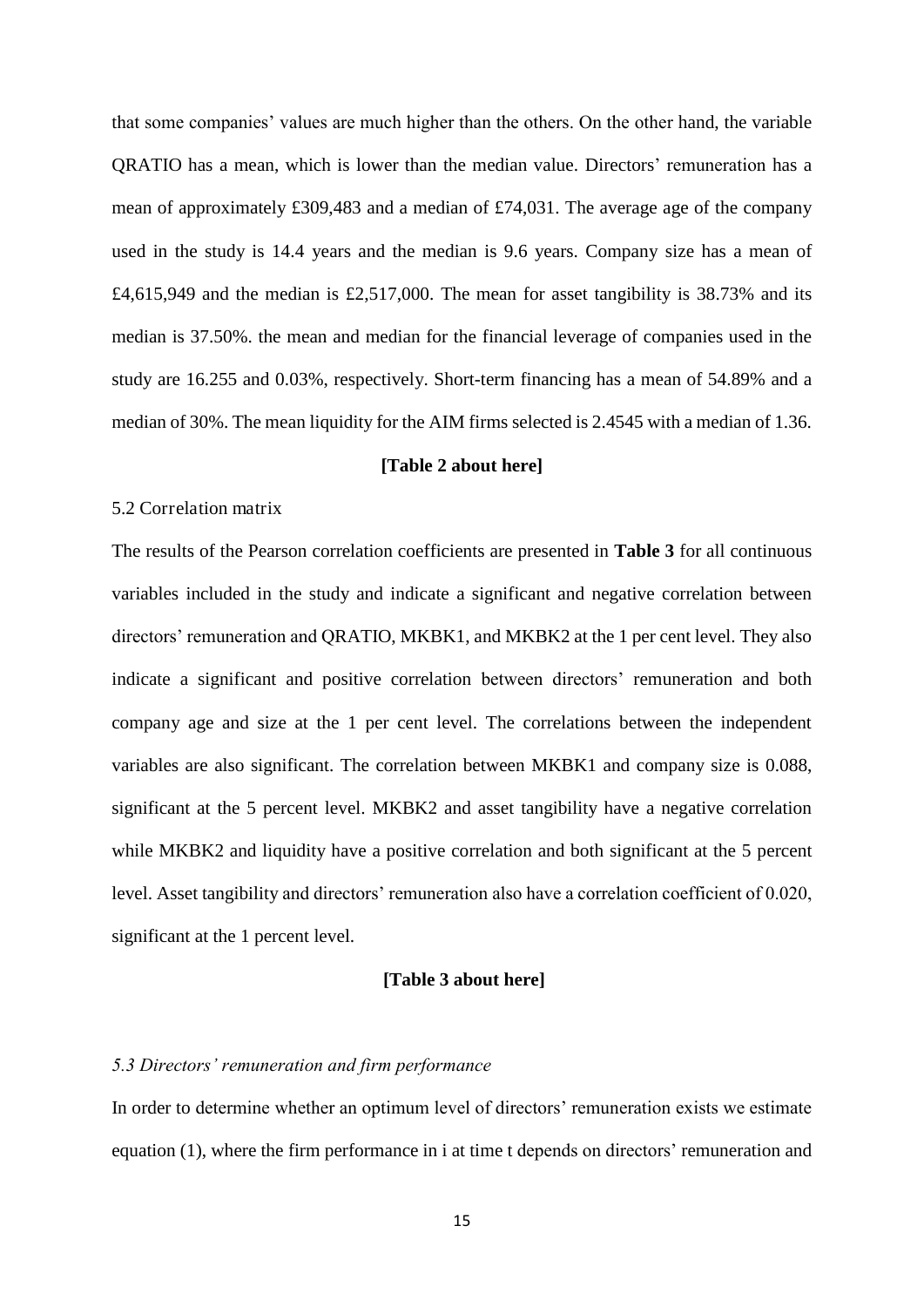its square (directors' remuneration<sup>2</sup>). The two variables are included to test for the optimal breakpoint of the firm performance-directors' remuneration relationship. To confirm the hypothesis stated above,  $\beta_1$  and  $\beta_2$  must be positive and negative, respectively. As specified above, the study also includes six control variables.

Table 4 shows the results from estimating equation (1) using three different proxies for firm performance. In the first column, the calculation of firm performance is QRATIO. In the second and third columns, MKBK1 and MKBK2 are proxies for firm performance, respectively. Consistent with expectation, directors' remuneration is positive and statistically significant at the 5% or less level for the three proxies of firm performance, while directors' remuneration<sup>2</sup> is negative and significant at the 1% level for the three measures of firm performance. This means that directors' remuneration increases firm performance up to the breakpoint, after which, increases in the directors' remuneration reduces the firm performance. The consistency of the results for all three dependent variables demonstrates the robustness of the findings in relation to the nonlinear relationship between directors' remuneration and firm performance. For the control variables, company age, company size and asset tangibility relate positively to the three proxies of firm performance. The coefficient of leverage is positive but not significant. Liquidity and short-term financing are significant and negatively related to the three proxies of firm performance.

## **[Table 4 about here]**

#### 5.4 Deviation from the optimal *directors' remuneration* level

A concave relationship exists between directors' remuneration and firm performance because of the two contrary effects of directors' remuneration and directors' remuneration<sup>2</sup> on firm performance. Therefore, this section provides evidence to support the motion that firm performance declines if a firm moves away from the optimum directors' remuneration point.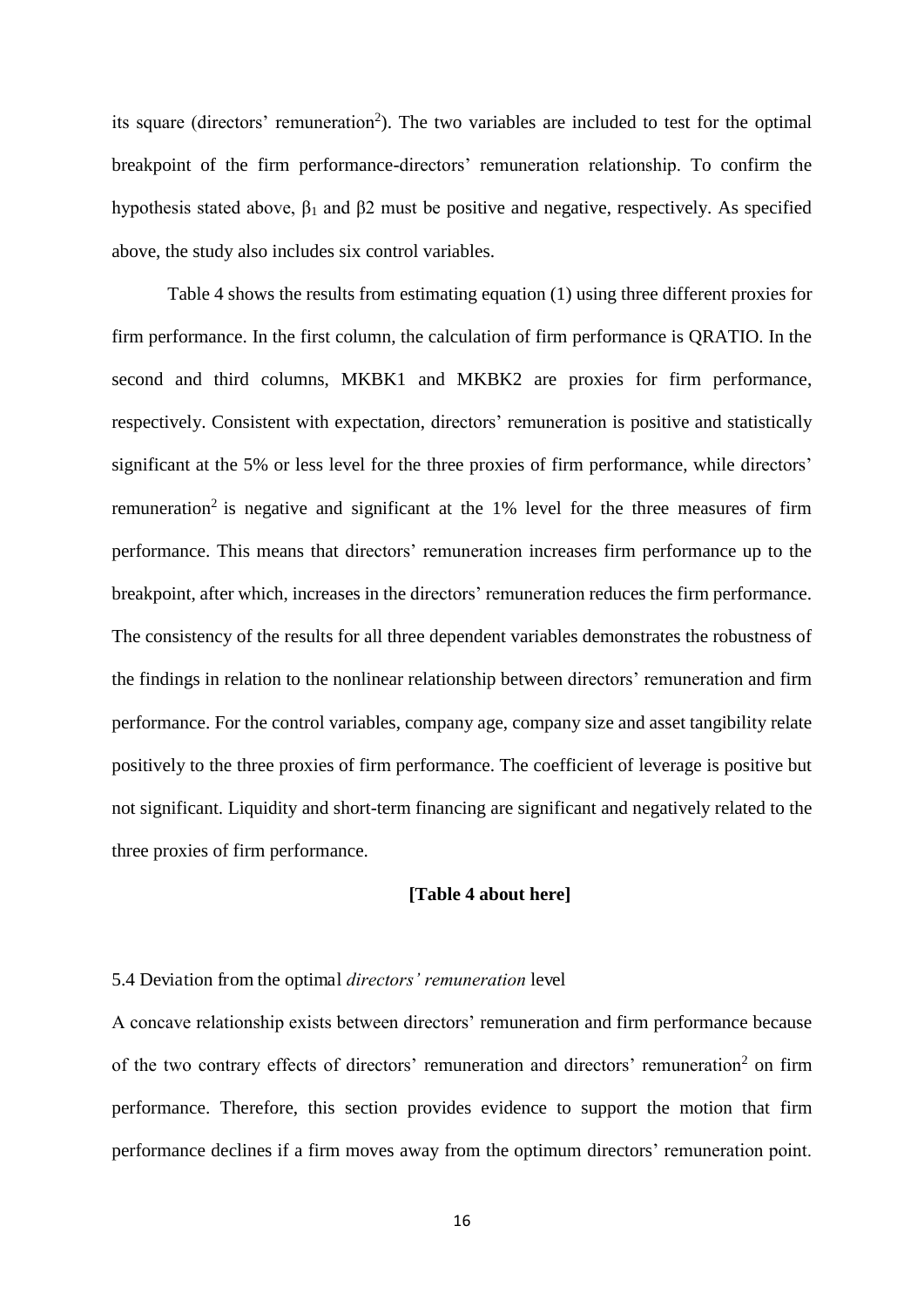Thus, the study analyses the relation between deviations from optimal directors' remuneration and firm performance. Since a nonlinear directors' remuneration-performance relationship exists, means that there is an optimal point which maximises firm performance, and that deviations from this optimal directors' remuneration level may reduce firm performance. To determine the effect of a deviation from the optimal directors' remuneration level, in equation  $(1)$  we eliminate variable directors' remuneration and directors' remuneration<sup>2</sup> and include the residual estimated in the benchmark specification for the determinants of directors' remuneration as explanatory variable, which is similar to that performed by Martinez-Sola et al. (2013).

 In order to do this, the study considers equation 2 above as the benchmark specification for the determinants of directors' remuneration. The result from estimating equation (2) is contained in Appendix 2. Now, the residuals from equation (2) are obtained and included in equation (1) after eliminating directors' remuneration and directors' remuneration<sup>2</sup>. Therefore, DEVIATION is the absolute value for the residuals. The aim is to determine if deviations from the optimal directors' remuneration level affect firms' performance, using estimation of equation (3). DEVIATION is the main independent variable in this model, defined as the absolute value of residuals of Equation (2). It is expected that  $\beta_1 < 0$  in equation (3), to imply a negative relationship between deviations from optimal directors' remuneration and firm performance.

 Table 5 contains panel data regression to explain whether deviations from optimum directors' remuneration affect firm performance (equation 3). As expected, the coefficient of DEVIATION is negative and significant at the 5% level or less in all three columns. This demonstrates an inverse relationship between DEVIATION and firm performance. This outcome confirms the existence of a point at which directors' remuneration maximise firm performance and that as firms move away from this point their performance is affected. Once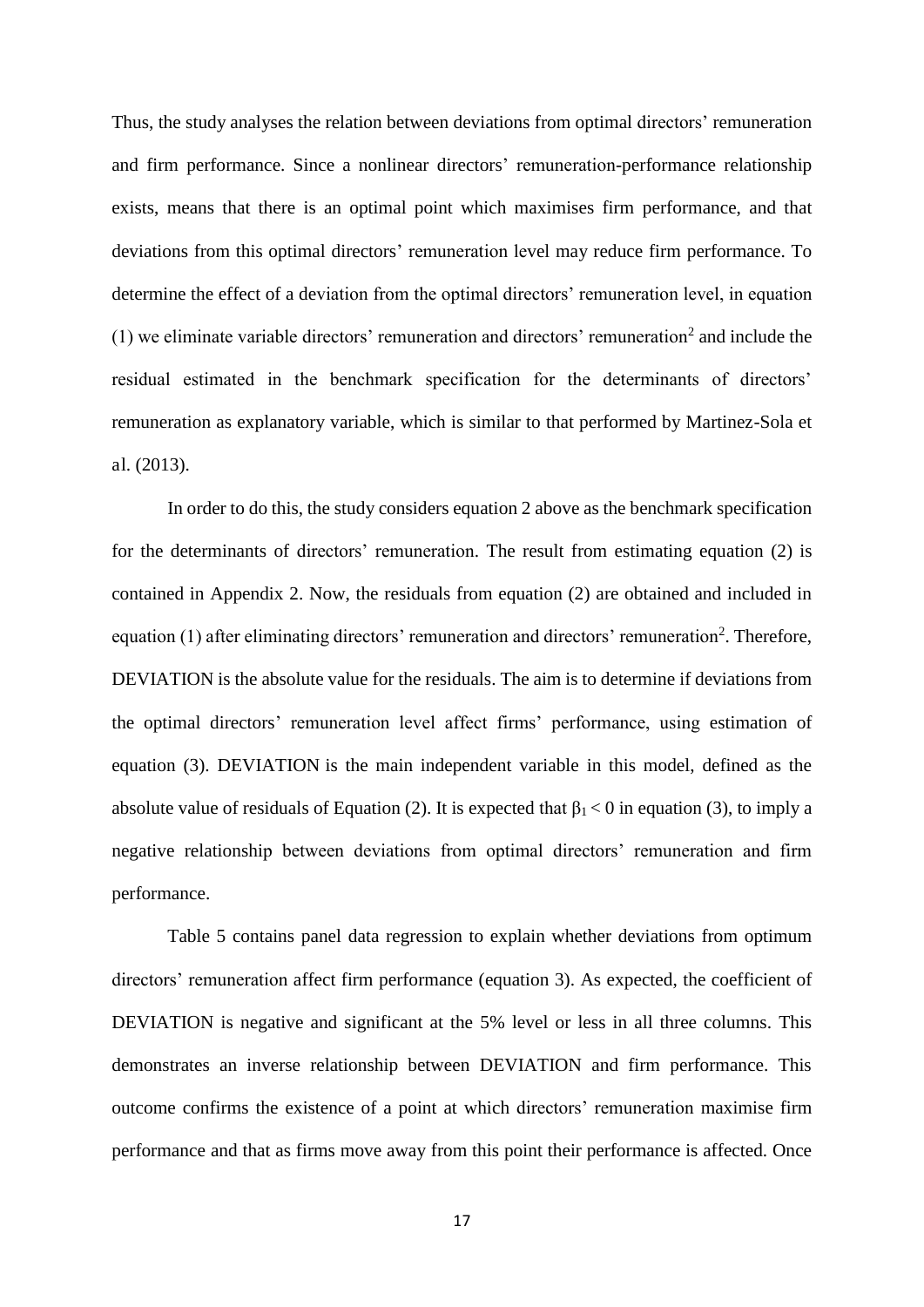again, all three alternative measures of firm performance: QRATIO, MKBK1 and MKBK2 show the robustness of the results. However, equation (3) does not determine whether these deviations are positive or negative.

#### **[Table 5 about here]**

We now include an interactive term in equation (4) to analyse the way in which both above and below deviations from the optimal directors' remuneration level affect the firm performance. We define the variable INTERACT as above-optimal \* DEVIATION. The above-optimal is a dummy variable that takes 1 for positive residuals and 0 otherwise. Therefore, we use estimation equation (4) above. DEVIATION is the main independent variable to be analysed as displayed in Table 6. The main objective is to determine how DEVIATION (coefficient  $\beta_1$ ) and DEVIATION + INTERACT (coefficient  $\beta_1$  +  $\beta_2$ ) affect firm performance. Hence, the expectation is  $\beta_1 < 0$  and  $\beta_1 + \beta_2 < 0$ . The results from Table 6 imply a negative effect of both above-optimal and below-optimal deviations on firm performance. If the residuals are positive, above-optimal variable takes the value 1, and  $\beta_1 + \beta_2$  account for effect on firm performance. Otherwise, if residuals are negative, above-optimal variable takes the value 0, which means that INTERACT is 0 and  $\beta_1$  account for effect.

According to Table 6, DEVIATION is negative and statistically significant under all three measures of firm performance. Also, INTERACT is negatively related to firm performance in all three columns. Here, the interest is the sum of the coefficients  $\beta_1 + \beta_2$ . For example, in Column 1 the figures for  $\beta_1 + \beta_2$  are  $(-0.944 + (-0.536) = -1.480)$ . These results support H2, which deviation on either side of the optimal directors' remuneration reduces firm performance. The results are strongly consistent using all three alternative measures of firm performance, and hence a quadratic relationship between directors' remuneration and firm performance is confirmed. Moreover, the findings indicate that any deviations from the optimal directors' remuneration, either above or below significantly reduce firm performance.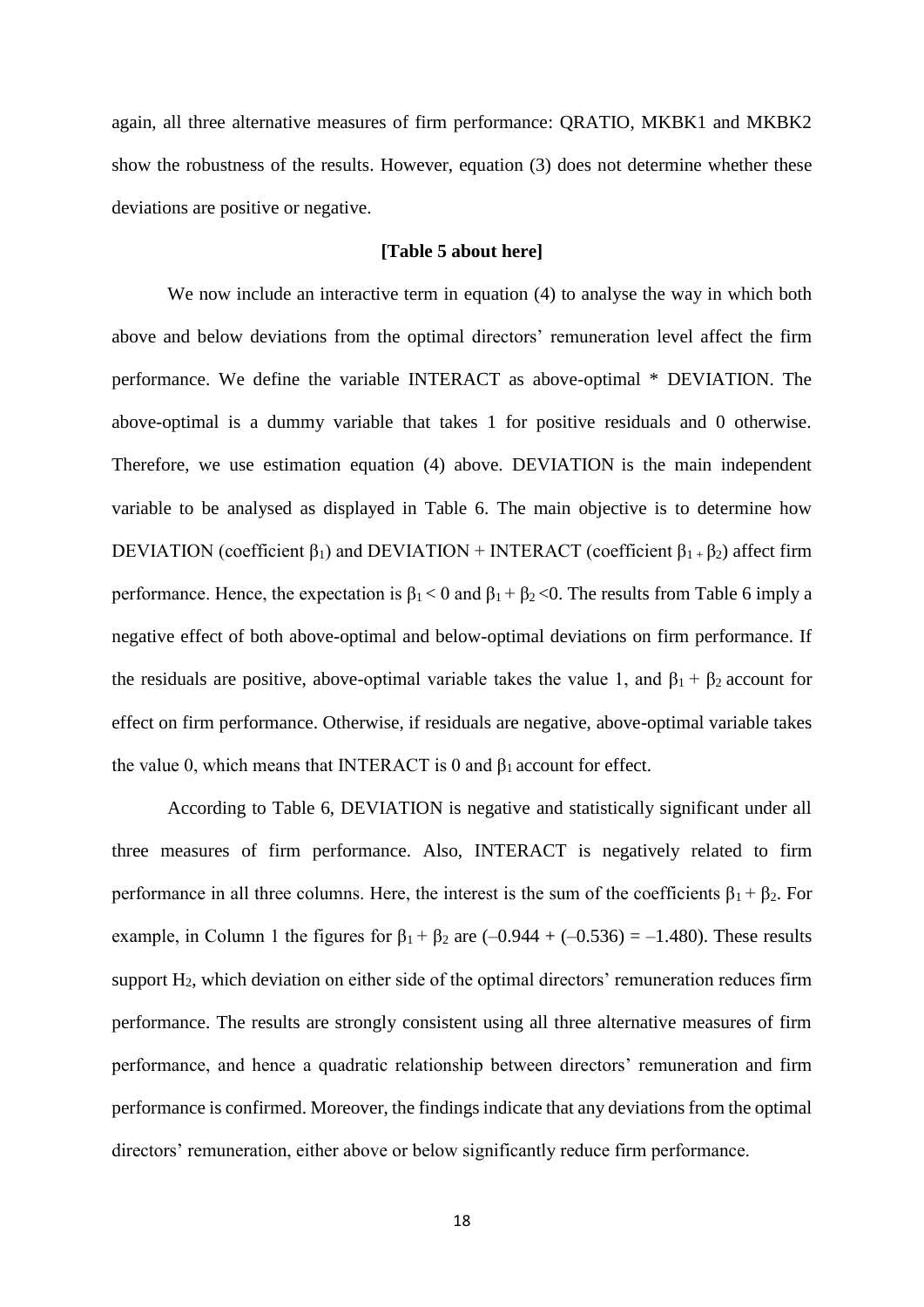#### **[Table 6 about here]**

#### 5.5 *Directors' remuneration and SMEs performan***ce during financial crisis**

**The recent financial crisis has renewed the debate about directors' remuneration (Chen et al., 2011). In this section, we examine whether the relationship between directors' remuneration and SMEs performance persisted during the financial crisis of 2007 and 2008. To do this, we create a dummy variable crisis which is equal to one for the period from 2007 to 2008 and zero otherwise. The results presented in Table 7 show that the concave relationship between director remuneration and SMEs performance existed during the financial crisis. However, the coefficients of the interaction variables (DREM\*crisis) and DREM<sup>2</sup>\* crisis) are greater than the coefficients of the variables DREM and DREM<sup>2</sup>in. These indicate that the effect of directors' remuneration on SMEs performance is more severe during financial crisis period than normal period. The results show that directors must be motivated to higher performance during financial crisis period and that a lower remuneration will sharply affect performance, given the general decline in firm performance during financial crisis (Aktas et al. (2015).** 

## **CONCLUSION**

The objective of the study was to investigate the relationship between directors' remuneration and firm performance. The study was based on a panel data regression analysis of 802 SMEs over an eight-year period (2005-2012). First, the study empirically tests for the existence of an optimal directors' remuneration level at which firms' performance is maximised. Second, the paper examines whether deviations from the optimal directors' remuneration level reduce firm performance. The existing research that has investigated the relationship between directors' remuneration and firm profitability has mostly assumed a linear association. Using a non-linear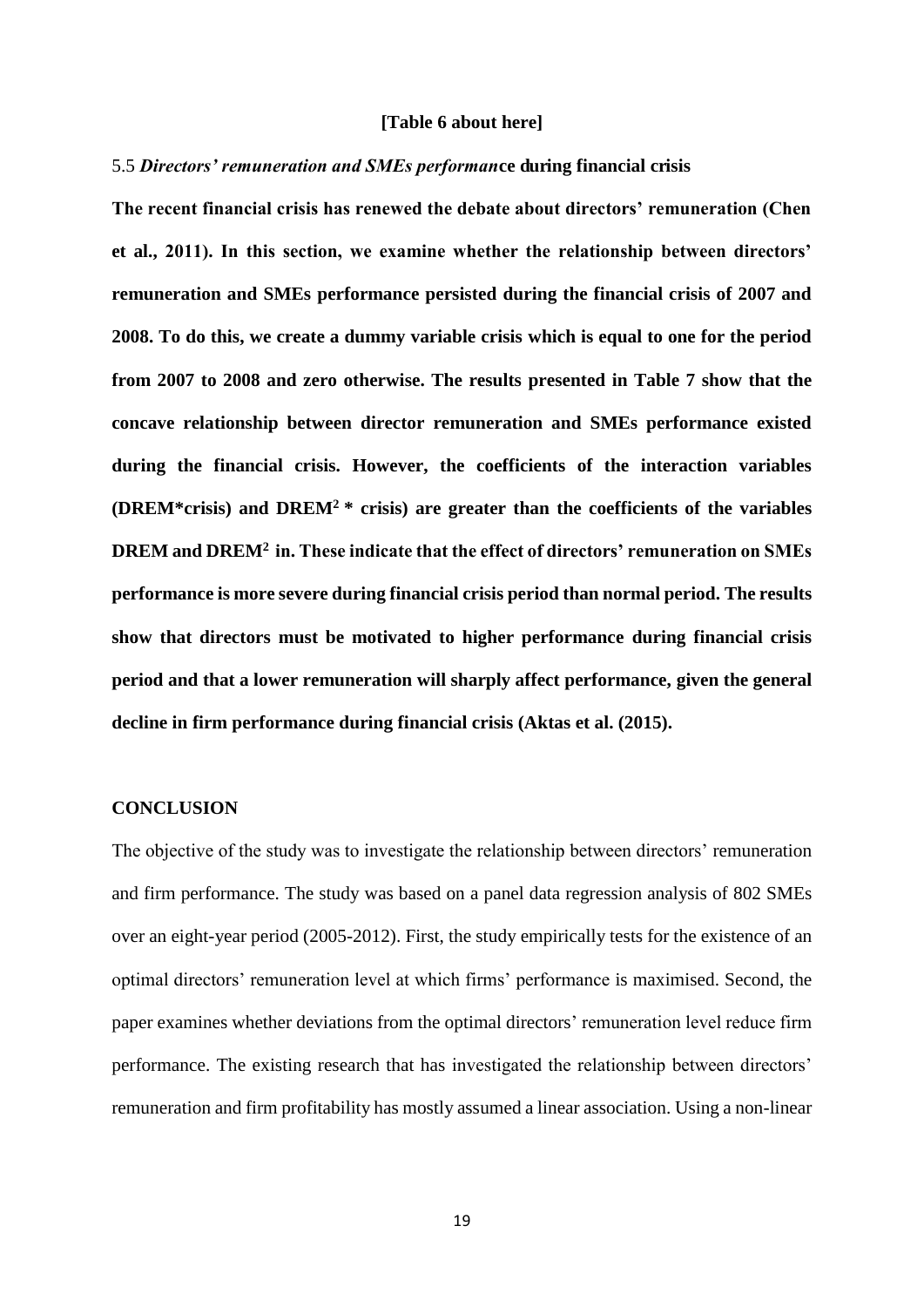approach, the results show that an optimum director's remuneration level exist which results from comparing the benefits and costs of director's remuneration.

The results confirm the existence of directors' remuneration level, which maximises firm performance. Deviations from the optimal level reduce firm performance; hence, the establishment of an appropriate remuneration package for directors is of paramount importance to firms. This paper has contributed to knowledge on how directors' remuneration level affects firm performance. While researchers highlight the impact of directors' remuneration on firm performance, this study extends the stream of knowledge by indicating how a deviation from the optimal point influences UK-listed SMEs performance. Moreover, compared with previous literature on directors' remuneration, this paper focuses on AIM-listed SMEs on the London Stock Exchange.

In terms of managerial implications, our finding of a concave relationship between directors' remuneration level and the performance of UK-listed SMEs leads us to recommend that firms, especially SMEs should endeavour to determine the optimal level of directors' remuneration to maximise performance. **One plausible way that SMEs may be able to determine optimal directors' remuneration is to match their remuneration package with those of industry peers that are performing well.** The main limitation of this study is that the above findings are limited to 802 non-financial AIM-listed SMEs that met our criteria. Nevertheless, given that all SMEs that met our criteria were examined over an eight-year period, the results are representative of the test of the relationship between directors' remuneration and performance.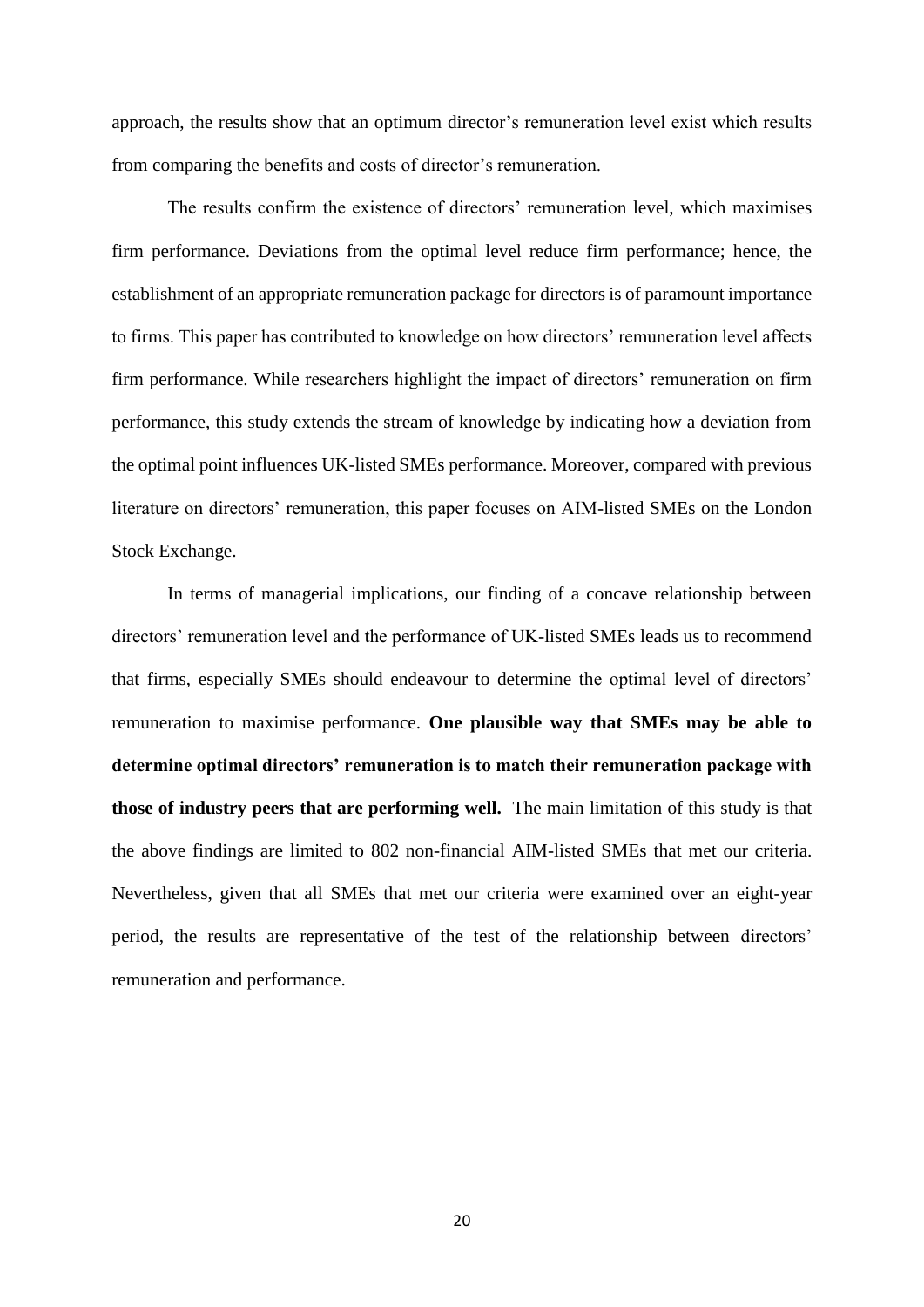#### **REFERENCES**

- Abdullah, S. N., 2006. Directors' remuneration, firm's performance and corporate governance in Malaysia among distressed companies. Corporate Governance, 6(2), pp. 162-174.
- Abor J., and Quartey, P., 2010. Issues in SME Development in Ghana and South Africa. International Research Journal of Finance and Economics, 39, 218-228.
- Adam and D. Ferreira (2009), 'Women in the Boardroom and their Impact on Governance and Performance', Journal of Financial Economics, Vol. 94, No. 2, pp. 291–309.
- Afrifa, G. A. (2016). Net working capital, cash flow and performance of UK SMEs. Review of Accounting and Finance, 15(1), 21-44. doi:10.1108/RAF-02-2015-0031
- Afrifa, G. A., and Tauringana, V. (2015). Corporate governance and performance of UK listed small and medium enterprises. Corporate Governance: The international journal of business in society, 15(5), 719-733. doi:10.1108/CG-03-2015-0029
- Ahmed, A., Monem, R. M., Delaney, D., and Ng, C. (2017). Gender diversity in corporate boards and continuous disclosure: Evidence from Australia. Journal of Contemporary Accounting and Economics, 13(2), 89-107. doi:http://dx.doi.org/10.1016/j.jcae.2017.05.004
- Aktas, N., Croci, E., and Petmezas, D. (2015). Is working capital management valueenhancing? Evidence from firm performance and investments. Journal of Corporate Finance, 30, 98-113. doi:http://dx.doi.org/10.1016/j.jcorpfin.2014.12.008Abdullah, H and Valentine, B. (2009). Fundamental and Ethics Thories of Corporate Governance. Middle Eastern Financial and Economics, ISSN: 1450-2889, Issue 4, pp. 88-96
- Amess, K. & Drake, L. (2003). Executive Remuneration and Firm Performance: Evidence from a panel of Mutual Organisations. Department of Economics, Leicester University.
- Amess. K. and Drake. L. (2003), Executive Remuneration and Firm Performance: Evidence From a Panel of Mutual Organizations, Discussion Papers in Economics, No. 03/13, University of Leicester, Available at: [http://www.le.ac.uk/economics/research/RePEc/lec/leecon/dp03-](http://www.le.ac.uk/economics/research/RePEc/lec/leecon/dp03-13.pdf?uol_r=d307e306) [13.pdf?uol\\_r=d307e306](http://www.le.ac.uk/economics/research/RePEc/lec/leecon/dp03-13.pdf?uol_r=d307e306)
- Bainbridge, S. M. (2003) Director primacy: the means and ends of corporate governance. Northwestern University Law Review, 97(2), pp. 547-606.
- Barringer, B. R., Jones, F. F., & Lewis, P. S. (1998). A qualitative study of the management practices of rapid-growth firms and how rapid-growth firms mitigate the managerial capacity problem. Journal of Development Entrepreneurship, 3, pp. 97-122.
- Basu, A., Lal, R., Srinivasan, V. and Staelin, R. (1985) Salesforce compensation plans: an agency theoretic perspective. Marketing Science, 4, pp. 267-291.
- Beaver, G. and C. Prince (2004) Management, Strategy and Policy in the UK Small Business Sector: A Critical Review, Journal of Small Business and Enterprise Development 11(1), pp. 34-49.
- Beiner S., Drobetz W., Schmid M.M. and Zimmermann H. (2006) An Integrated Framework of Corporate Governance and Firm Valuation, European Financial Management, 12 (2), pp. 249-283.
- Bellemare, M. F., T. Masaki and T. B. Pepinsky (2015), 'Lagged Explanatory Variables and the Estimation of Causal Effects'. Available at: [http://ssrn.com/abstract=2568724.](http://ssrn.com/abstract=2568724)
- Benito, A and M. Conyon (1999) The Governance of Directors' Pay from UK Companies, Journal of Management and Governance, 3, pp. 117-136.
- Berle, A. and Means, G. (1932) The modern corporation and private property. New York: Macmillan.
- Boyd, B. (1994) Board control and CEO compensation. Strategic Management Journal, 15, pp. 335–344.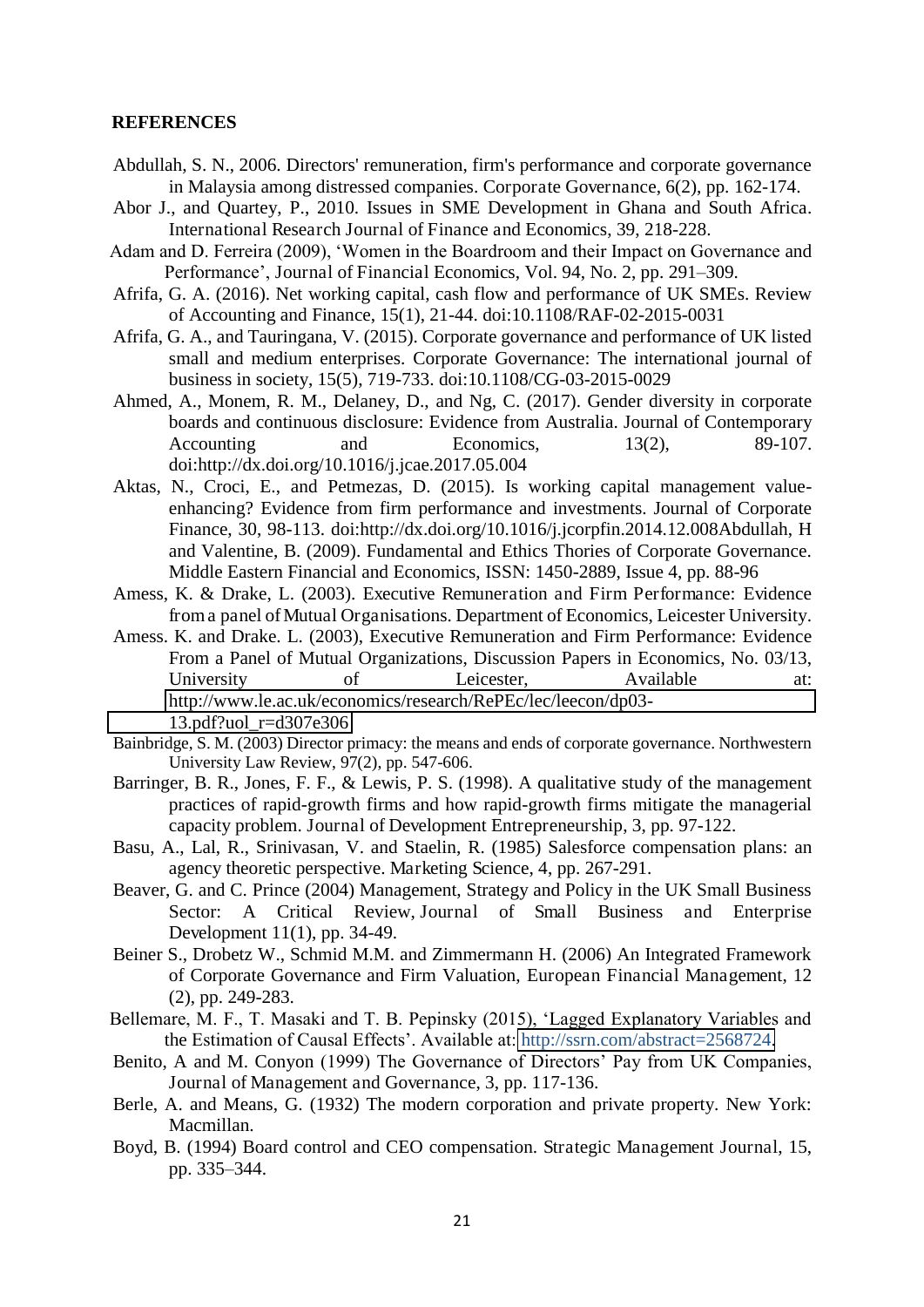- Brick, I. B., Palmon, O., & Wald, J. K. (2006) CEO Compensation, Director Compensation and Firm Performance: Evidence of Cronyism, Journal of Corporate Finance, 12 (3), pp. 403-423.
- Cadbury, A. (1992) The financial aspects of corporate governance. London Gee.
- Carlos, A. M. and Nicholas, S. (1996) Theory and History: Seventeenth century Joint-stock Chartered Trading Companies, Journal of Economic History,56 pp. 916-24.
- Chen, J. J., Zhang, H., Xiao, X., and Li, W. (2011). Financial crisis and executive remuneration in banking industry – an analysis of five British banks. Applied Financial Economics, 21(23), 1779-1791. doi:10.1080/09603107.2011.587769
- Chittithaworn, C. Islam, M. A., Keawchana, T. and Yusuf, D.H.M. (2011) Factors affecting business success of small & medium enterprises (SMEs) in Thailand, Asian Social Science, 7 (5) (2011), p. 180
- Chung, K. H and Pruitt, S. W. (1994) A Simple Approximation of Tobin's q. Financial Management, 23(3), pp. 70-74.
- Colombelli, A. (2010) Alternative Investment Market: a way to promote entrepreneurship, Journal of Industry, Competition and Trade 10(3), pp. 253-274.
- Connelly, B. L., Tihanyi, L., Crook, T. R. and Gangloff, K. A. (2013) Tournament theory: thirty years of contests and competitions. Journal of Management, 40(1), pp. 16-47.
- Conyon, M. J. and Peck, S. I. (1998) Board control, remuneration committees, and top management compensation. Academy of Management Journal, 41 (2) pp. 146-157.
- Cook P. and Nixon, F. (2000) Finance and Medium- Sized Enterprise Development, IDPM, University of Manchester, Finance and Development Research Programme, Working Paper 14,

[https://pdfs.semanticscholar.org/a680/ffdf7dd6c3f64b708ad2c415d24f4c075e35.pdf.](https://pdfs.semanticscholar.org/a680/ffdf7dd6c3f64b708ad2c415d24f4c075e35.pdf)

- Daily, C. M. and Johnson, J. L. (1997) Sources of CEO power and firm financial performance: A longitudinal assessment. Journal of Management, 23, pp. 97-117.
- Dalton, D., Daily, C., Certo, T., & Roengpitya, R. (2003) Metaanalyses of financial performance and equity: Fusion or confusion? Academy of Management Journal, 46, pp. 13-26.
- Davis, J. H., Schoorman, F. D., and Donaldson, L. (1997) Toward a stewardship theory of management. Academy of Management Review, 22, pp. 20-47.
- Deloof, M. (2003) Does working capital management affect profitability of Belgian firms? Journal of Business Finance & Accounting, 30 (3/4), pp. 573-587.
- Demski, J. and Feltham, G. (1978) Economic incentives in budgetary control systems. Accounting Review, 53, pp. 336-359.
- Denis, D. (2001), 'Twenty-five years of Corporate Governance Research and Counting', Review of Financial Economics, **10**, 191-212.
- Department for Business Innovation and Skills (2011) Business population estimates for the UK and regions.
- Donaldson, L. and Davis, J. H. (1991) Stewardship theory or agency theory: CEO governance and shareholder re turns. Australian Journal of Management, 16(1), pp. 49-64.
- Doucouliagos, H., Haman, J., Askary, S. (2007) Director's Remuneration and Performance in Australian Banking, Corporate Governance, 15(6) pp. 1363-1383.
- Durbin J (1954) Errors in variables. Review of the International Statistical Institute 22: 23–32.
- Eccles, R. (1985) Transfer pricing as a problem of agency. In J. Pratt and R. Zeckhauser (Eds.), Principals and agents: The structure of business (pp. 151-186). Boston: Harvard Business School Press.
- Eisenhardt, K. (1985) Control: organizational and economic approaches. Management Science, 31, pp. 134-149.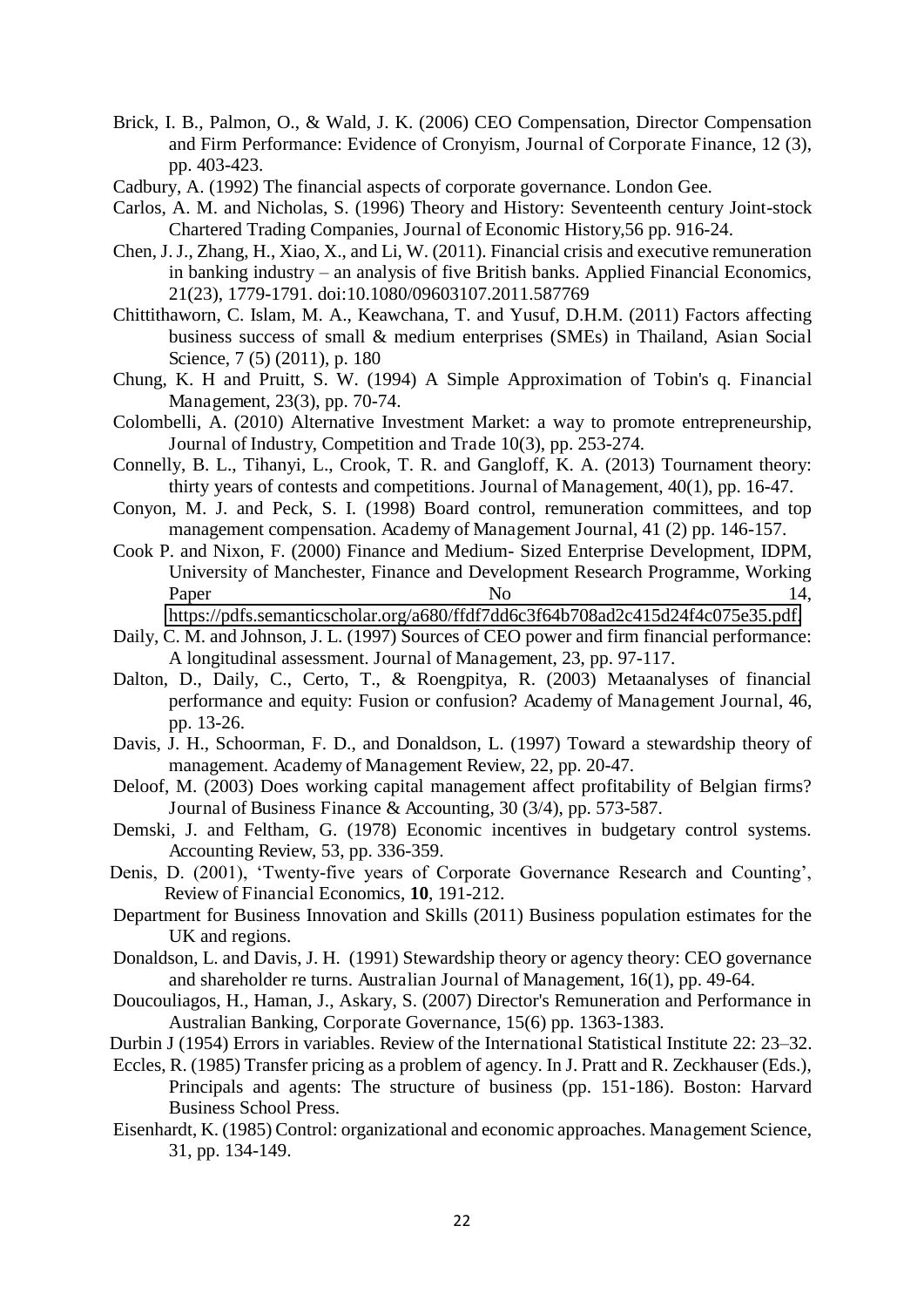- Eisenhardt, K. (1988) Agency and institutional explanations of compensation in retail sales. Academy of Management Journal, 31, pp. 488-511.
- Eisenhardt, K.M. (1989) Agency theory: an assessment and review, The Academy of Management Review, 14(1), pp. 57-74.
- El Ghoul, S. and X. Zheng (2016). "Trade credit provision and national culture." Journal of Corporate Finance 41: 475-501.
- Elson, C. (1995) Director compensation and the management captured board—the history of a symptom and a cure. Southern Methodist Law Review, 50 (September/October): pp. 127–174.
- Fama, E. (1980) Agency problems and the theory of the firm. Journal of Political Economy, 88, pp. 288-307.
- Fama, E. and Jensen, M. (1983) Separation of ownership and control. Journal of Law and Economics, 26, pp. 301-325.
- Fazzari, Steven M., and Bruce C. Petersen, (1993) Working capital and fixed investment: new evidence on finance constraints, RAND Journal of Economics, 24, pp. 328–342.
- Firth, M., Tam, M., and Tang, M. (1999) The determinants of top management pay. Omega, 27(6), pp. 617-35.
- García-Teruel, P.J. and Martínez-Solano, P. (2007) Effects of working capital management on SME profitability. International Journal of Managerial Finance, 3 (2), pp. 164-177.
- Ghosh, A. (2003) Board structure, executive compensation and firm performance in emerging economies: evidence from India. Indira Gandhi Institute of Development Research.
- Goering, G.E. (1996) Managerial style and the strategic choice of executive incentives. Managerial and Decision Economics, 17, pp. 71–82.
- Greenbury, Sir Richard (1995) Directors' remuneration. Report of study group chaired by Sir Richard Greenbury (the Greenbury Report), Gee Publishing Ltd.: London, UK.
- Gregg, P., Jewell, S., and Tonks, I. (2005) Executive Pay and Performance in the UK 1994 2002, working paper, XFi Centre for Finance and Investment.
- Gregg, P., Jewell, S. and Tonks, I. (2012), Executive Pay and Performance: Did Bankers' Bonuses Cause the Crisis?. International Review Finance, 12(1) pp. 89–122. doi:10.1111/j.1468-2443.2011.01136.x
- Grundy, B. D. and Li, H. (2010) Investor sentiment, executive compensation and corporate investment. Journal of Banking and Finance, 34, pp. 2439-2449.
- Hassan, S., Christopher, T., and Evans, R. (2003) Directors' remuneration and firm performance: Malaysian evidence. Malaysian Accounting Review, 2(1), pp. 57-67.
- Hausman J. A. (1978) Specification tests in econometrics. Econometrical. 46, pp. 1251-1271.
- Heckman, J. J. (1979) Sample selection bias as a specification error. Econometrica, 47(1), pp. 153–61.
- Hellerstein, J. M. (2008) Quantitative Data Cleaning for Large Databases. EECS Computer Science Division UC Berkeley. Available from: http://db.cs.berkeley.edu/jmh
- Hill, M. D., Kelly, G. W. and Highfield, M. J. (2010) Net operating working capital behavior: a first look. Financial Management, 39(2), pp. 1-44.
- Hillman, A. J. and Dalziel, T. (2003) Boards of directors and firm performance: integrating agency and resource dependence perspectives. The Academy of Management Review, 28(3), pp. 383-396.
- Hillman, A. J., Cannella, A. A. and Paetzold, R. L. (2000) The resource dependence role of corporate directors: Strategic adaptation of board composition in response to environmental change. Journal of Management Studies, 37, pp. 235-255.
- Hutchinson J. and Xavier A. (2006) Comparing the impact of credit constraints on the growth of SMEs in a transition country with an established market economy. Small Business Economics, 27(1), pp. 169-179.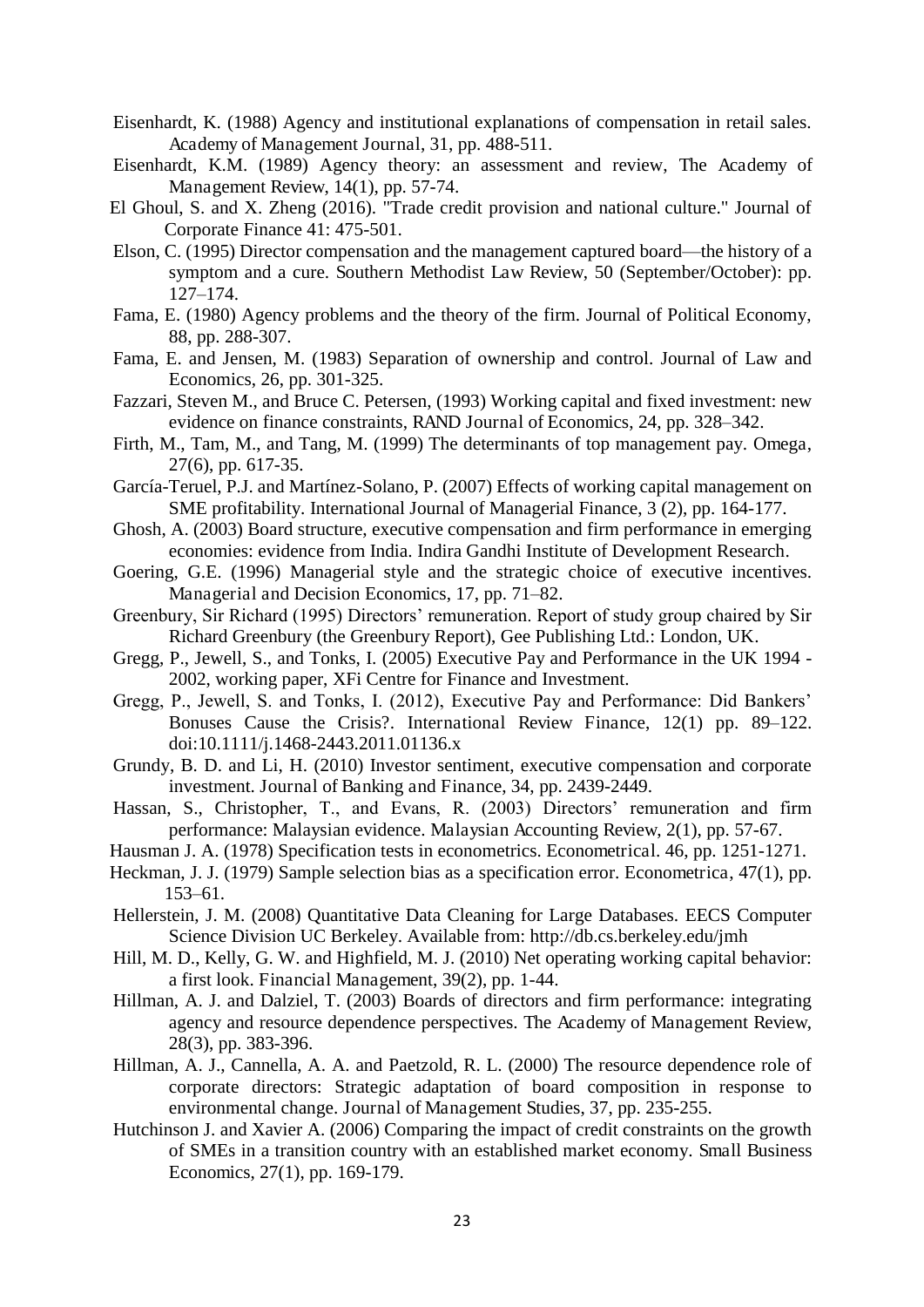- Hutchinson, M., Seamer, M., and Chapple, L. (2015) Institutional Investors, Risk/Performance and Corporate Governance. The International Journal of Accounting, 50(1), 31-52. doi:http://dx.doi.org/10.1016/j.intacc.2014.12.004
- Jensen, M. and Meckling, W. (1976) Theory of the firm: Managerial behavior, agency costs, and ownership structure. Journal of Financial Economics, 3, pp. 305-360.
- Jensen, M., (1993) The modern industrial revolution, exit and the failure of internal control systems. Journal of Finance, 48, pp. 831-880.
- Jensen, M. and Murphy, K. (1990) Performance pay and top management incentives, Journal of Political Economy, 98, pp. 225-263.
- John, K. and Senbet L. W. (1998) Corporate governance and board effectiveness. Journal of Banking and Finance, 22, pp. 371-403.
- Kieschnick R., La Plante, M., and Moussawi, R. (2006) Corporate Working Capital Management: Determinants and Consequences. Working Paper. The Wharton School.
- Kosnik, R. (1987) Greenmail: a study in board performance in corporate governance. Administrative Science Quarterly, 32, pp. 163-185.
- Lader, P. (1996) The Public/Private Partnership. Springs Spring, 35(2), pp. 41-44.
- Larcker D. F. and Rusticus, T. O. (2010) On the use of instrumental variables in accounting research. Journal of Accounting and Economics 49(3): 186–205.
- Lazear E. P. (1998) Personnel economics for managers. New York: John Wiley.
- Lee, P. M. and O'Neill, H. M. (2003) Ownership structures and R&D investments of US and Japanese firms: agency and stewardship perspectives. Academy of Management Journal, 46, pp. 212-225.
- Lei, Z. (2006) Measuring Regional Economic Effects of Low-cost Carriers in the UK: A Panel Data Econometric Approach. Thesis (PhD). University of Surrey School of Management.
- Lin, C. and Su, D. (2008) Industrial diversification, partial privatization and firm valuation: evidence from publicly listed firms in China. Journal of Corporate Finance, 14, pp. 405-417.
- Lukacs, E. (2005) The economic role of SMEs in world economy, especially in Europe. European Integration Studies, Miskolc, 4(1), pp. 3-12.
- Main, B. G. M., Bruce, A., and Buck, T. (1996) Total board remuneration and company performance. The Economic Journal, 106(439), pp. 1627-44.
- Mangena, M. and Tauringana, V. (2007) Disclousure, Corporate Governance and Foreign Share Ownership on Zimbabwe Stock Exchange. Journal of International Financial Management and Accounting, 18(2), pp. 53–85.
- Martínez Sola, C., García-Teruel P. J., and Martínez Solano, P. (2013) Trade credit policy and firm value. Accounting & Finance, 53(3), pp. 791-808.
- Mendoza, J. M. (2007) Securities regulation in low tier listing venues: the rise of the alternative investments market, Working paper, Javeriana University.
- Miller, D. and Sardais, C. (2011) Angel Agents: agency theory reconsidered. The Academy of Management Perspectives (formerly The Academy of Management Executive). 25, pp. 6-13.
- Mitnick, B. (1986) The theory of agency and organizational analysis. Unpublished working paper, University of Pittsburgh.
- Mizruchi, M. S. (1983) Who controls whom? An examination of the relation between management and board of directors in large American corporations. Academy of Management Review, 8, pp. 426-435.
- Murphy K. J. (1985) Corporate performance pay and managerial remuneration: an empirical analysis, Journal of Accounting and Economics, 7, pp. 11–42.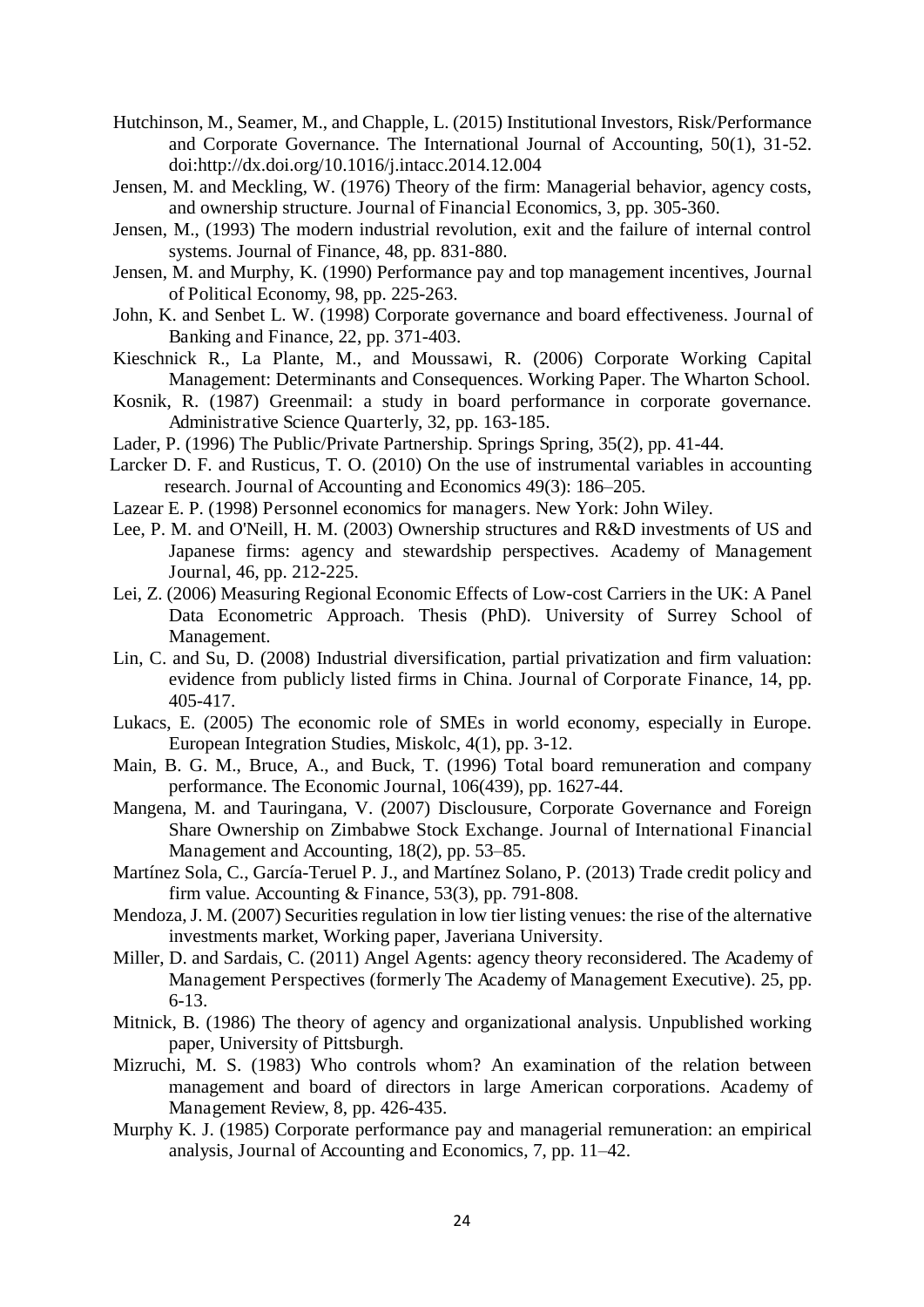- Murphy, K. J. (1986) Incentives, learning, and compensation: a theoretical and empirical investigation of managerial labor contracts, Rand Journal of Economics, 17(1), pp. 59- 76.
- Murphy, K. J. (1997) Executive Compensation and the Modern Industrial Revolution. International Journal of Industrial Organization, 15(4), pp. 417-426.
- Murphy, K. J. (1999). "Executive Compensation", in Handbook of Labor Economics, eds. O. Ashenfelter and D. Card, North-Holland, Volume 3B.
- Newberry, D. (2006) The Role of Small and Medium-Sized Enterprises in the Futures of Emerging Economies. Available from: http://earthtrends.wri.org/features/view
- Ntim, C. G. (2009) Internal corporate governance structures and firm financial performance: evidence from South African listed firms. Thesis, (PhD). University of Glasgow.
- Ntim, C. G. (2016). Corporate governance, corporate health accounting, and firm value: The case of HIV/AIDS disclosures in Sub-Saharan Africa. The International Journal of Accounting, 51(2), 155-216. doi:http://dx.doi.org/10.1016/j.intacc.2016.04.006
- O'Neil, G. L. and Iob, M. (1999) Determinants of executive remuneration in Australian organizations: An exploratory study. Asia Pacific Journal of Human Resources, 37(1), pp. 35-75.
- Ozkan, N. (2007a) Do corporate governance mechanisms influence CEO compensation? An empirical investigation of UK companies. Journal of Multinational Financial Management, 17(5), pp. 349-64.
- Ozkan, N. (2007b) CEO Pay-for-Performance Sensitivity and Corporate Governance: An Empirical Investigation of UK Panel Data, 2007 FMA. Financial Management Association. Annual Meeting. Available from: http://69.175.2.130/~finman/Orlando/Papers/Neslihan.pdf
- Parker, R., Riopelle, R., and Steel, W. (1995). Small Enterprises Adjusting to Liberalisation in Five African Countries. World Bank Discussion Paper, No 271, African Technical Department Series. The World Bank: Washington DC.
- Petersen, M. A., and Rajan, R. G. (1997) Trade Credit: Theories and Evidence. The Review of Financial Studies, 10(3), pp. 661-691.
- Pillai, R., and Al-Malkawi, H.-A. N. (2017). On the relationship between corporate governance and firm performance: Evidence from GCC countries. Research in International Business and Finance. doi:http://dx.doi.org/10.1016/j.ribaf.2017.07.110
- Roberts, M. R. and T. M. Whited (2013). Chapter 7 Endogeneity in Empirical Corporate Finance1. Handbook of the Economics of Finance. M. H. a. R. M. S. George M. Constantinides, Elsevier. Volume 2, Part A: 493-572.
- Rodriguez-Fernandez, M. (2015) Company financial performance. Does board size matter? Case of the EUROSTOXX50 index Cuad. Gest., 15 (2), pp. 15–38.
- Ross, S. A. (1973) The economic theory of agency: the principal's problem', American Economic Review, 63(2), pp. 134-39.
- Scholtz, H. E. and Smit, A. (2012) Executive remuneration and company performance for South African companies listed on the Alternative Exchange (AltX). Southern African Business Review, 16(1), pp. 22–38.
- Smith, C. W and Watts, R. L. (1992) The investment opportunity set and corporate financing, dividend, and compensation policies. Journal of Financial Economics, Volume 32, Issue 3, pp. 263–292.
- Spence, A. M. and Zeckhauser, R. (1971) Insurance, information, and individual action. American Economic Review, 61, pp. 380-387.
- Stathopoulos, K., Espenlaub, S. and Walker, M. (2004) U.K. executive compensation practices: new economy versus old economy. Journal of Management Accounting Research, 16(1), pp. 57-92.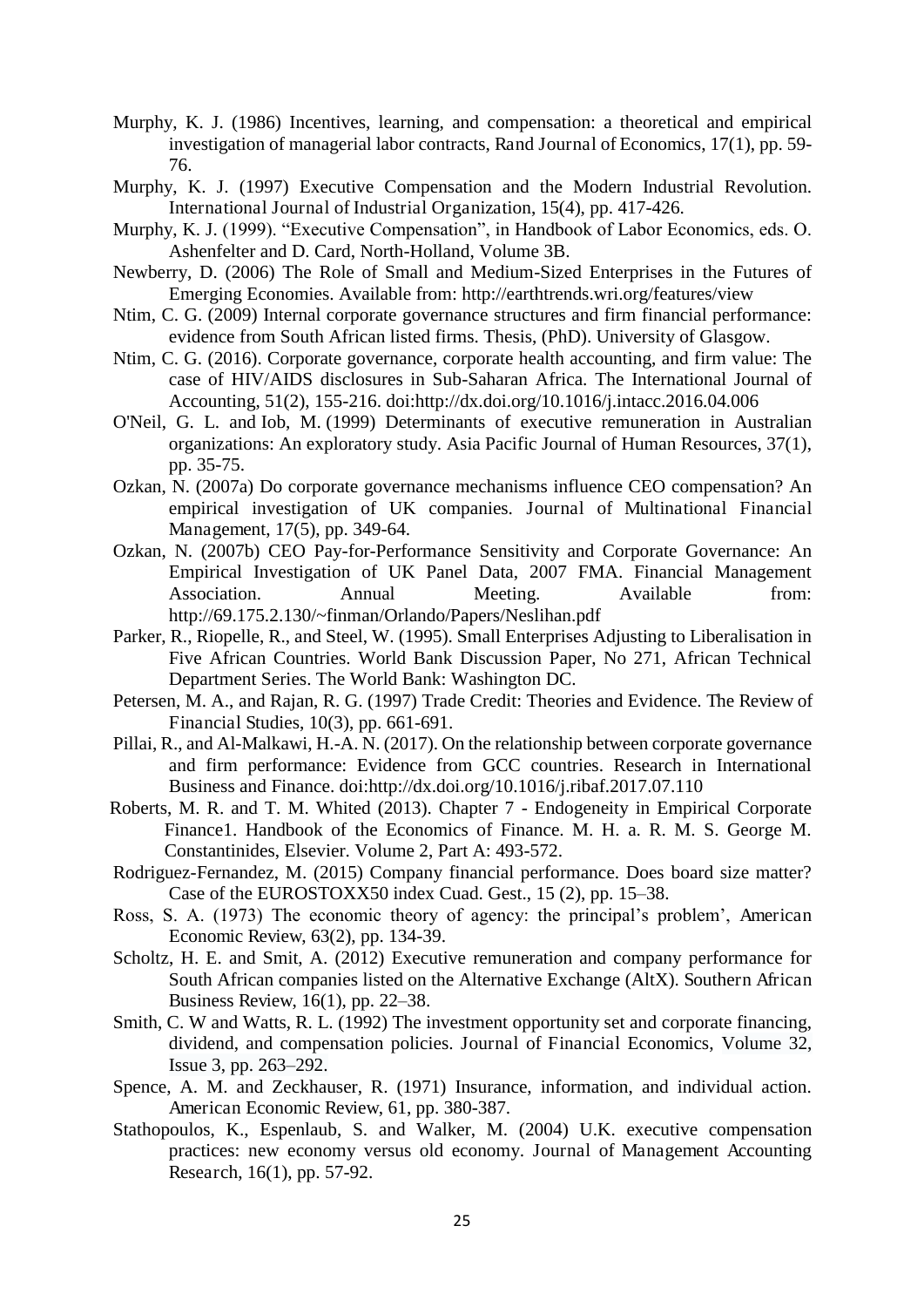- Wan, T. W. D., Ong, C. H., and Pong, P. K. T. (2001) Directors' remuneration and profitability performance of listed companies in Singapore: a correlation and causality study. Faculty of Business Administration, National University of Singapore.
- Wasserman, N. (2006) Stewards, agents, and the founder discount: Executive compensation in new ventures. Academy of Management Journal, 49(5), pp. 960-976.
- White, H. (1985) Agency as control. In J. Pratt and R. Zeckhauser (Eds.), Principals and agents: The structure of business (pp. 187-214). Boston: Harvard Business School Press.
- Whited, T. M. (1992) Debt, Liquidity Constraints, and Corporate Investment: Evidence from Panel Data, Journal of Finance, 47(4), pp. 1425-60
- Wooldridge, J. M. (2002), Econometric Analysis of Cross Section and Panel Data (Cambridge, MA: MIT Press).
- Wu D (1973) Alternative tests of independence between stochastic regressors and disturbances. Econometrica 41, pp. 733–750.
- Zajac, E. J., and Westphal, J. D. (1996) Director reputation, CEO-board power, and board interlocks. Administrative Science Quarterly, 41, 507-529.
- Zhou, W., Georgakopoulos, G., Sotiropoulos, I., and Vasileiou, K. Z. (2011). The impact of executive payment on firm performance of financial enterprises in China. Asian Social Science, 7(8), 65-80.

Appendix 1

Figure 1: Concave association between directors' remuneration level and firm performance

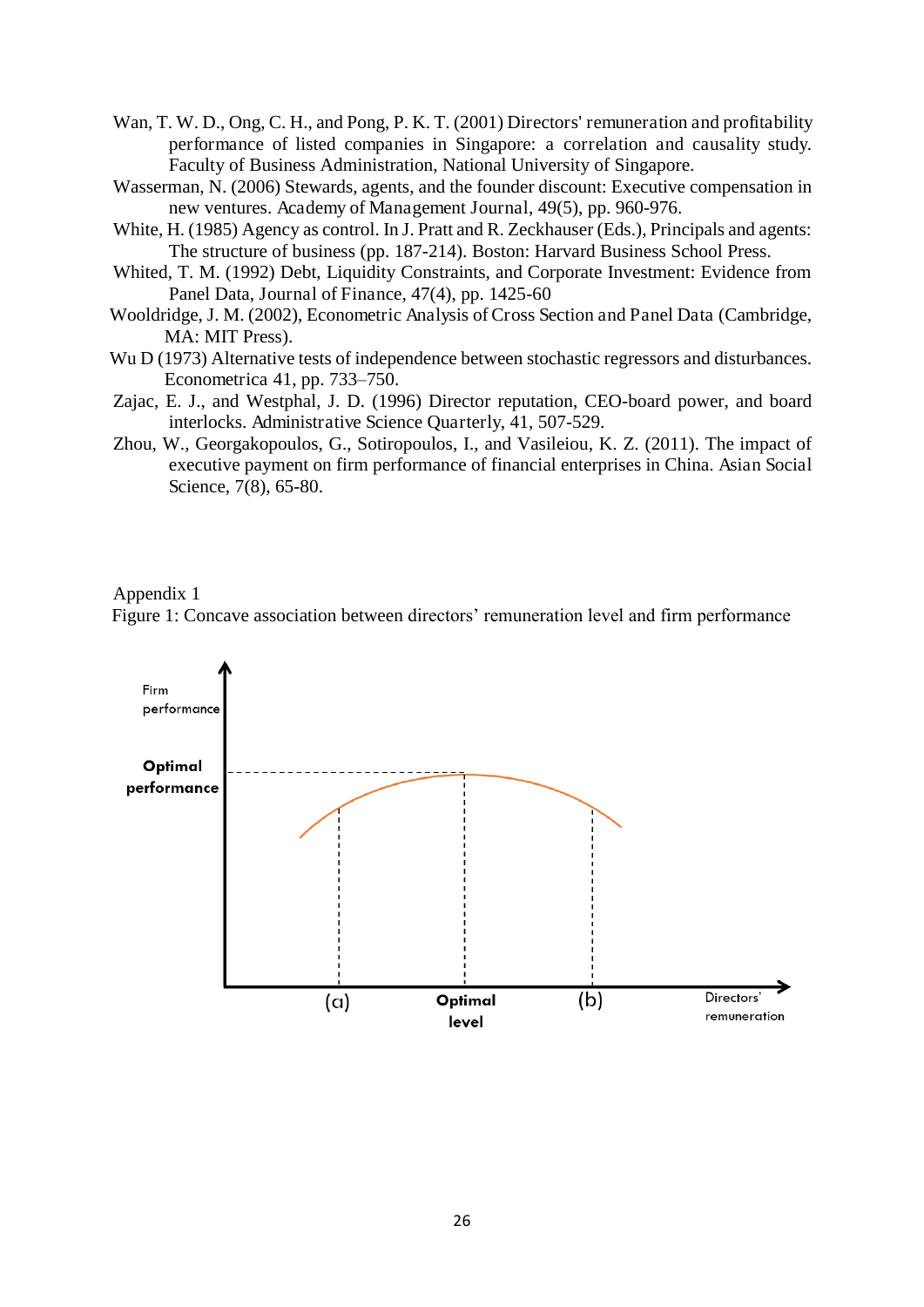# Appendix 2

Antecedents of Directors Remuneration

| Variables                                                              | <b>DIRECTORS' REMUNERATION</b>                                      |  |  |  |
|------------------------------------------------------------------------|---------------------------------------------------------------------|--|--|--|
|                                                                        |                                                                     |  |  |  |
| <b>BSIZE</b>                                                           | $0.326(2.87)$ ***                                                   |  |  |  |
|                                                                        |                                                                     |  |  |  |
| <b>CEOTEN</b>                                                          | $0.015(3.01)$ ***                                                   |  |  |  |
| <b>NEDS</b>                                                            | $-0.002(2.82)$ ***                                                  |  |  |  |
|                                                                        |                                                                     |  |  |  |
| <b>COSIZE</b>                                                          | $0.157(2.96)$ ***                                                   |  |  |  |
|                                                                        |                                                                     |  |  |  |
| <b>INDUST</b>                                                          | Included                                                            |  |  |  |
|                                                                        |                                                                     |  |  |  |
| Number                                                                 | 4,660                                                               |  |  |  |
| Adjusted $R^2$                                                         | 38.913                                                              |  |  |  |
|                                                                        |                                                                     |  |  |  |
| Constant                                                               | $9.681(0.234)$ ***                                                  |  |  |  |
|                                                                        |                                                                     |  |  |  |
|                                                                        | Notes: Coefficients are in front of parentheses. *** Significant at |  |  |  |
| 0.01 level. t-statistics are in parentheses. The dependent variable is |                                                                     |  |  |  |
|                                                                        |                                                                     |  |  |  |
| directors' remuneration.                                               |                                                                     |  |  |  |
|                                                                        |                                                                     |  |  |  |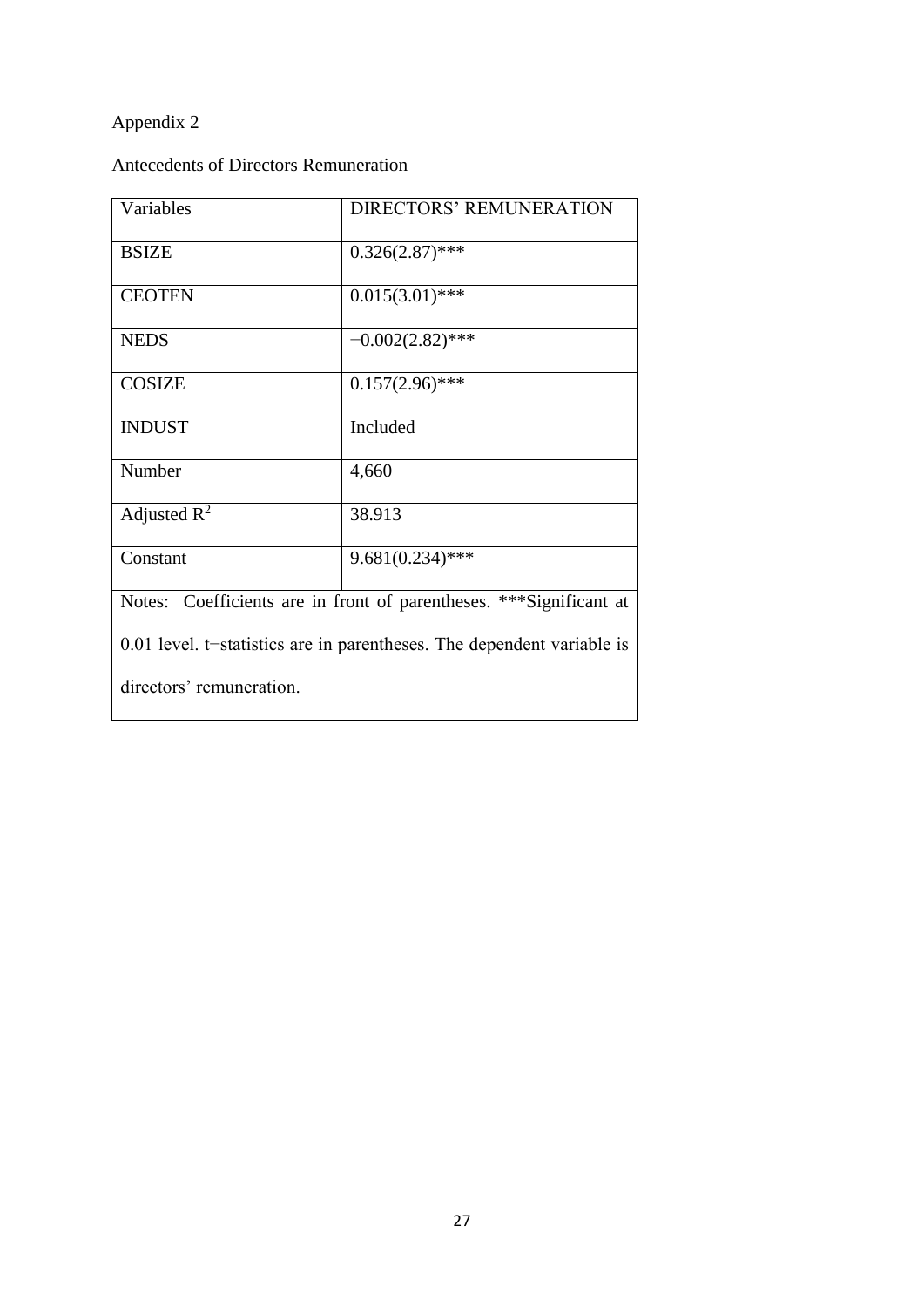# Table 1: Summary of Variables Calculations and definitions

| Variables                      | Acronym                   | Measurement                                               |  |  |
|--------------------------------|---------------------------|-----------------------------------------------------------|--|--|
| Tobin's Q ratio                | QRATIO                    | The ratio of the firm's market value to the               |  |  |
|                                |                           | replacement cost of its assets                            |  |  |
| Market-To-Book ratio 1         | MKBK1                     | The ratio of market value of firm (market value of        |  |  |
|                                |                           | equity plus book value of total debt) to book value of    |  |  |
|                                |                           | firm (total assets)                                       |  |  |
| Market-to-Book ratio 2         | MKBK2                     | The ratio of market value of equity to book value of      |  |  |
|                                |                           | equity                                                    |  |  |
| Remuneration of directors      | <b>DIRECTORS'</b>         | Natural log of the total remuneration of directors for    |  |  |
|                                | <b>REMUNERATION</b>       | each financial year                                       |  |  |
| Square of Remuneration of      | DIRECTORS'                | Remuneration<br>multiplied<br>directors<br>of<br>by       |  |  |
| directors                      | REMUNERATION <sup>2</sup> | Remuneration of directors                                 |  |  |
| Company age                    | <b>COAGE</b>              | Number of years between incorporation and the             |  |  |
|                                |                           | calendar year end of each firm                            |  |  |
| Company size                   | <b>COSIZE</b>             | The natural log of firm's turnover at the end of the      |  |  |
|                                |                           | financial year                                            |  |  |
| <b>Financial Leverage</b>      | <b>LEV</b>                | Ratio of total debt divided by capital at the end of the  |  |  |
|                                |                           | financial year                                            |  |  |
| Assets tangibility             | <b>ATAN</b>               | The ratio of fixed assets divided by total assets at the  |  |  |
|                                |                           | end of the financial year                                 |  |  |
| <b>Liquidity Ratio</b>         | LIQ                       | Current assets divided by current liabilities at the end  |  |  |
|                                |                           | of the financial year                                     |  |  |
| Short-term financing           | <b>SFIN</b>               | Current liabilities divided by total assets at the end of |  |  |
|                                |                           | the financial year                                        |  |  |
| Industry dummy                 | <b>INDUST</b>             | A dummy variable for each of the six industries:          |  |  |
|                                |                           | construction<br>mining,<br>software<br>and<br>and         |  |  |
|                                |                           | communications, food and pharmaceuticals, support         |  |  |
|                                |                           | services, household and personal goods<br>and             |  |  |
|                                |                           | electronic and electrical equipment                       |  |  |
| <b>Non-executive directors</b> | <b>NEDS</b>               | Number of years the CEO has been in post at the           |  |  |
|                                |                           | end of each financial year                                |  |  |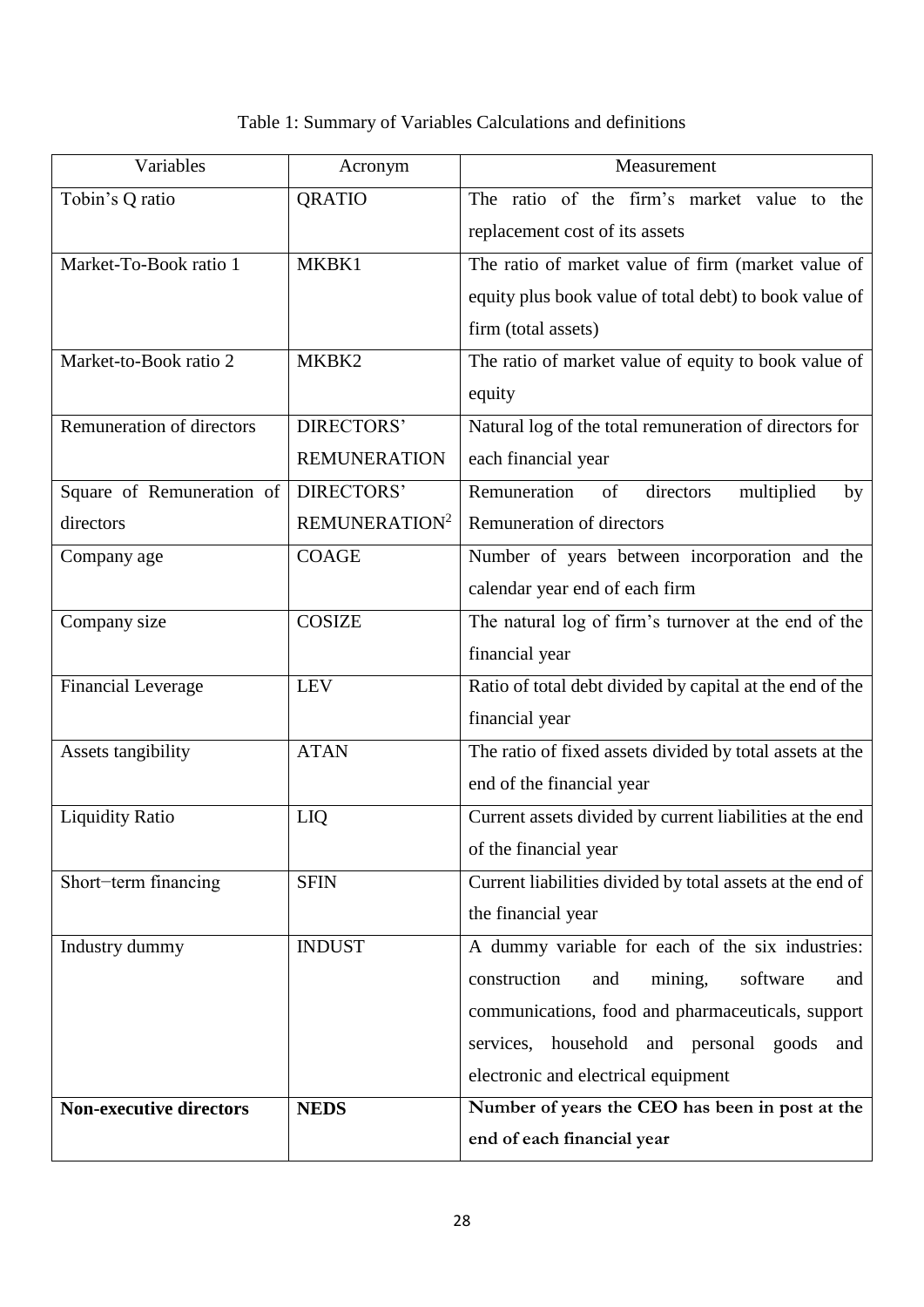| <b>Board size</b> | <b>BSIZE</b>     | Total number of all directors on the board at the  |  |
|-------------------|------------------|----------------------------------------------------|--|
|                   |                  | end of the financial year                          |  |
| <b>CEO</b> tenure | <b>CEOTEN</b>    | Number of years the CEO has been in post at the    |  |
|                   |                  | end of each financial year                         |  |
| <b>Deviation</b>  | <b>DEVIATION</b> | <b>DEVIATION</b> is measured as the absolute value |  |
|                   |                  | for the residuals after running regressions where  |  |
|                   |                  | the dependent variable is directors remuneration.  |  |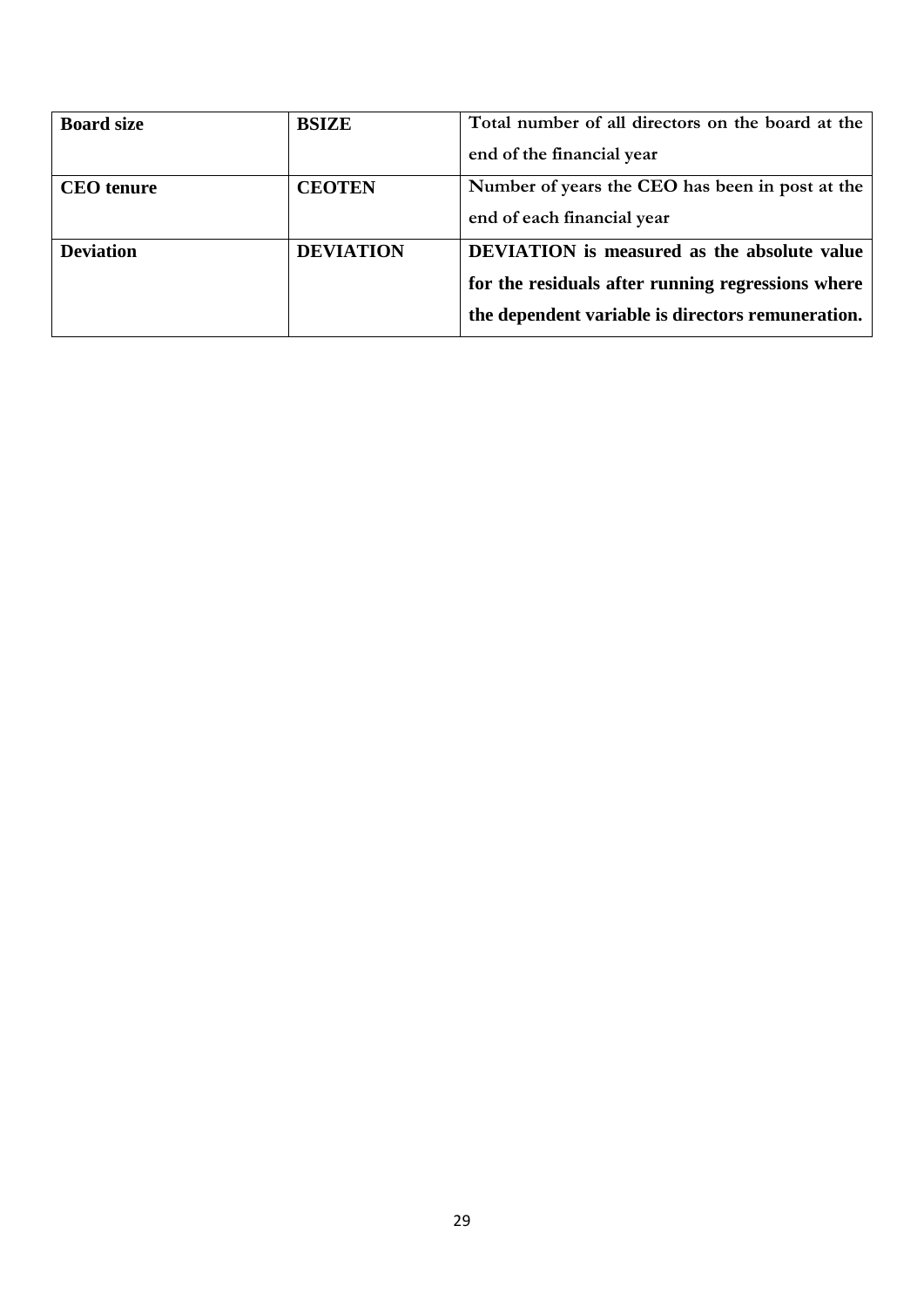| Variable      | Obs   | Mean        | Std. Dev.   | Median     | Perc 10    | Perc 90       |
|---------------|-------|-------------|-------------|------------|------------|---------------|
| <b>QRATIO</b> | 5,614 | 1.4923      | 1.3496      | 1.5868     | 0.5756     | 7.3636        |
| MKBK1         | 5,614 | 1.7923      | 3.3846      | 1.4868     | 0.5243     | 6.2636        |
| MKBK2         | 5,614 | 2.8923      | 8.2053      | 1.1868     | 0.8243     | 5.9636        |
| <b>DREM</b>   | 5,614 | 309, 482.53 | 335,982.531 | 74,031.254 | 11,621.576 | 687, 737. 778 |
| <b>COAGE</b>  | 5,614 | 14.4103     | 15.0944     | 9.6383     | 2.8191     | 28.1233       |
| <b>COSIZE</b> | 5,614 | 4615.949    | 5842.694    | 2517.00    | 344.50     | 13500         |
| <b>ATAN</b>   | 5,128 | 0.3873      | .2780442    | 0.3750     | 0.0100     | 0.7900        |
| <b>LEV</b>    | 4,882 | 16.2554     | 35.81185    | 0.0300     | 0.0000     | 56.0500       |
| LIQ           | 4,726 | 2.454583    | 3.192115    | 1.3600     | 0.1300     | 6.6800        |
| <b>SFIN</b>   | 4,758 | .5489097    | 0.756336    | 0.3000     | 0.0400     | 0.9100        |

# Table 2: Summary Descriptive Statistics of all Continuous Variables

Notes: Variables are defined in Table 1.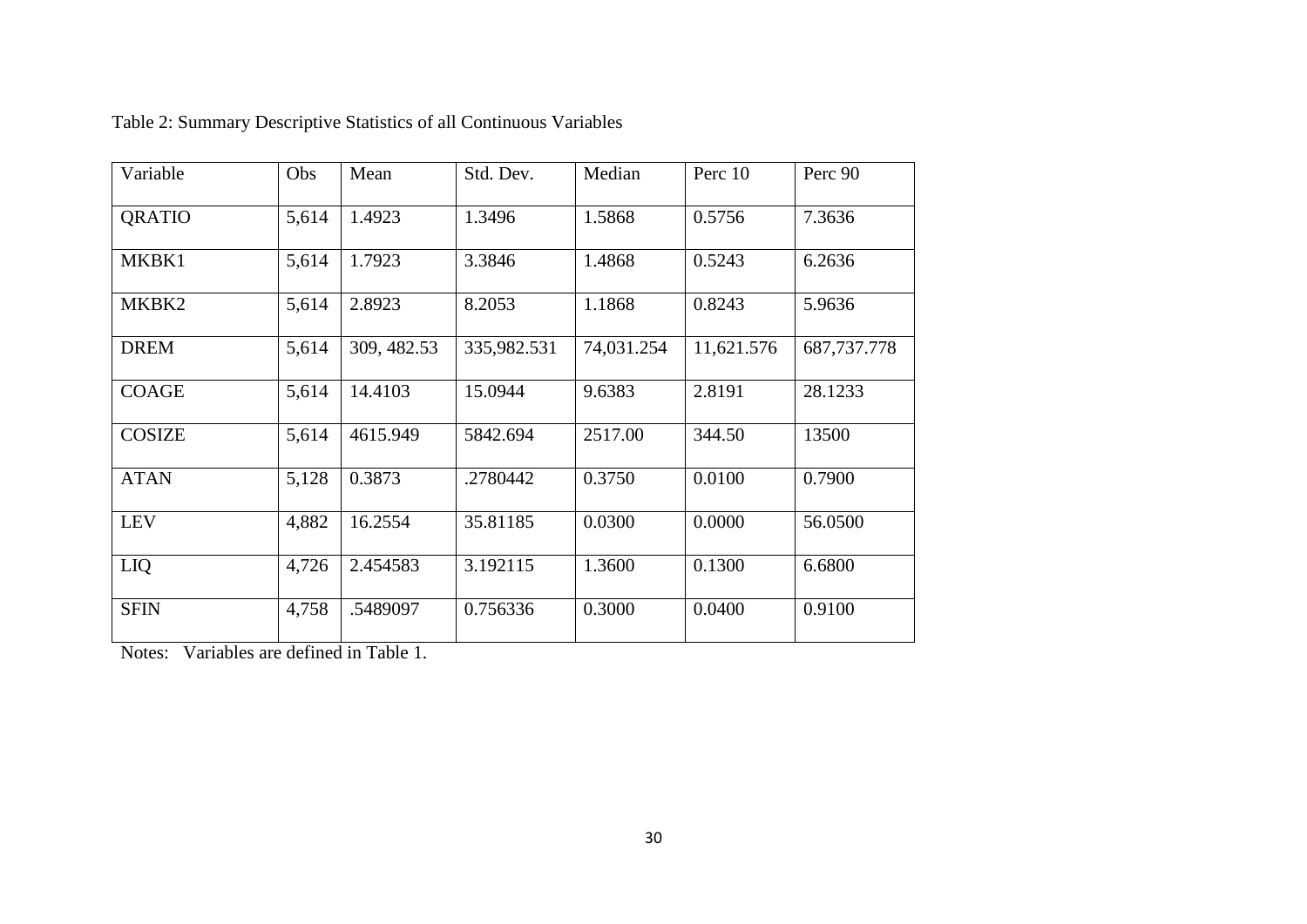| Table 3: Correlation matrix |  |
|-----------------------------|--|
|                             |  |

|               | QRATIO      | MKBK1       | MKBK2       | <b>DREM</b> | <b>COAGE</b> | <b>COSIZE</b> | <b>ATAN</b> | <b>LEV</b>  | LIQ         | <b>SFIN</b> |
|---------------|-------------|-------------|-------------|-------------|--------------|---------------|-------------|-------------|-------------|-------------|
| QRATIO        | 1.000       |             |             |             |              |               |             |             |             |             |
| MKBK1         | $0.553***$  | 1.000       |             |             |              |               |             |             |             |             |
| MKBK2         | $0.445***$  | $0.684***$  | 1.000       |             |              |               |             |             |             |             |
| <b>DREM</b>   | $-0.036***$ | $-0.007***$ | $-0.030***$ | 1.000       |              |               |             |             |             |             |
| <b>COAGE</b>  | $0.171***$  | $0.160***$  | $0.103***$  | $0.043***$  | 1.000        |               |             |             |             |             |
| <b>COSIZE</b> | $0.148***$  | $0.088**$   | $-0.014***$ | $0.336***$  | $0.181***$   | 1.000         |             |             |             |             |
| <b>ATAN</b>   | $-0.036**$  | $-0.013**$  | $-0.009**$  | $0.020**$   | $-0.070**$   | $0.109***$    | 1.000       |             |             |             |
| <b>LEV</b>    | 0.008       | $-0.273$    | $-0.201$    | $0.058*$    | $0.074**$    | $0.239***$    | $0.180***$  | 1.000       |             |             |
| LIQ           | $-0.146***$ | $-0.032$    | $0.068**$   | $-0.028$    | $-0.053*$    | $-0.206***$   | $-0.238***$ | $-0.232***$ | 1.0000      |             |
| <b>SFIN</b>   | 0.015       | $-0.004$    | $-0.097***$ | 0.022       | $0.084***$   | $0.252***$    | $-0.002$    | $0.113***$  | $-0.468***$ | 1.000       |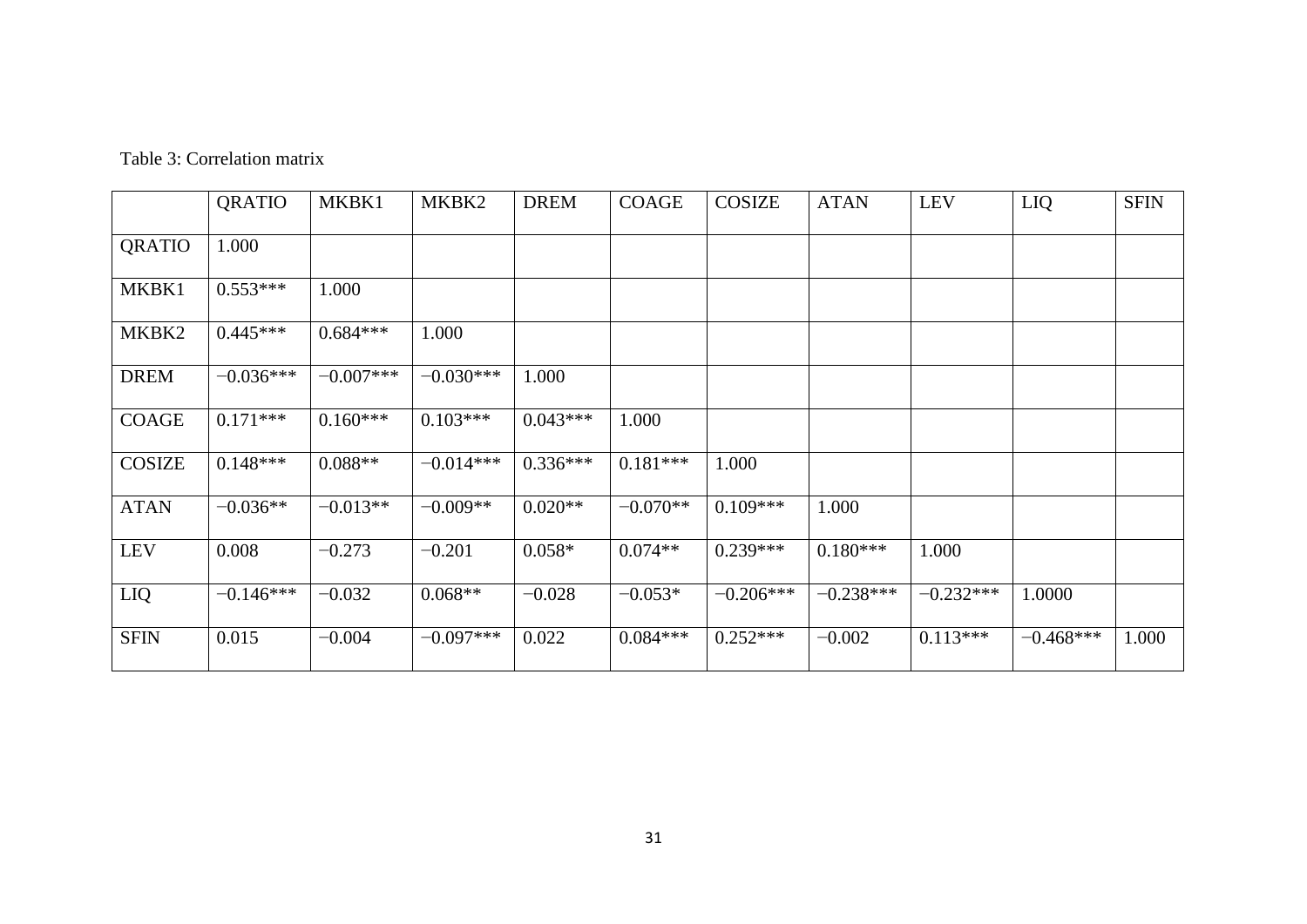| Table 4: Directors' Remuneration and Firm Performance |  |  |  |
|-------------------------------------------------------|--|--|--|
|-------------------------------------------------------|--|--|--|

| <b>VARIABLES</b>                                                                                                                                                              | <b>QRATIO</b>       | MKBK1                | MKBK2                |
|-------------------------------------------------------------------------------------------------------------------------------------------------------------------------------|---------------------|----------------------|----------------------|
| <b>DREM</b>                                                                                                                                                                   | $1.587(2.07)$ **    | $3.742(2.75)$ **     | $2.683(3.99)$ ***    |
| DREM <sup>2</sup>                                                                                                                                                             | $-0.196(-4.50)$ *** | $-0.371(-2.86)$ ***  | $-0.233(-3.28)$ ***  |
| <b>COAGE</b>                                                                                                                                                                  | $0.228(8.64)$ ***   | $0.609(5.64)$ ***    | $0.405(4.41)$ ***    |
| <b>COSIZE</b>                                                                                                                                                                 | $1.226(2.95)$ ***   | $3.615(6.26)$ ***    | $0.672(1.82)^*$      |
| <b>ATAN</b>                                                                                                                                                                   | $7.616(2.54)*$      | $3.310(2.59)$ **     | $5.761(1.86)$ *      |
| LEV                                                                                                                                                                           | $-0.033(-0.31)$     | $-0.538(-0.39)$      | $-0.270(-0.93)$      |
| LIQ                                                                                                                                                                           | $-1.732(-3.57)$ *** | $-2.192(-3.14)$ ***  | $0.146(2.67)$ **     |
| <b>SFIN</b>                                                                                                                                                                   | $-7.768(-3.68)$ *** | $-8.906(-3.64)$ ***  | $-12.112(-4.16)$ *** |
| Adjusted $R^2$                                                                                                                                                                | 31.040              | 31.066               | 38.406               |
| Hausman test                                                                                                                                                                  | 0.000               | 0.000                | 0.00                 |
| <b>DWH Test Statistic</b>                                                                                                                                                     | 2.18636             | 1.64723              | 1.54343              |
| P-Value                                                                                                                                                                       | 0.1129              | 0.1931               | 0.2230               |
| Number                                                                                                                                                                        | 4,660               | 4,660                | 4,660                |
| Constant                                                                                                                                                                      | $-5.805(-5.06)$ *** | $-29.731(-5.27)$ *** | $-17.475(-5.43)$ *** |
| Notes: Coefficients are in front of parentheses. *** Significant at 0.01 level; ** Significant<br>at 0.05 level; *Significant at 0.10 level, t-statistics are in parentheses. |                     |                      |                      |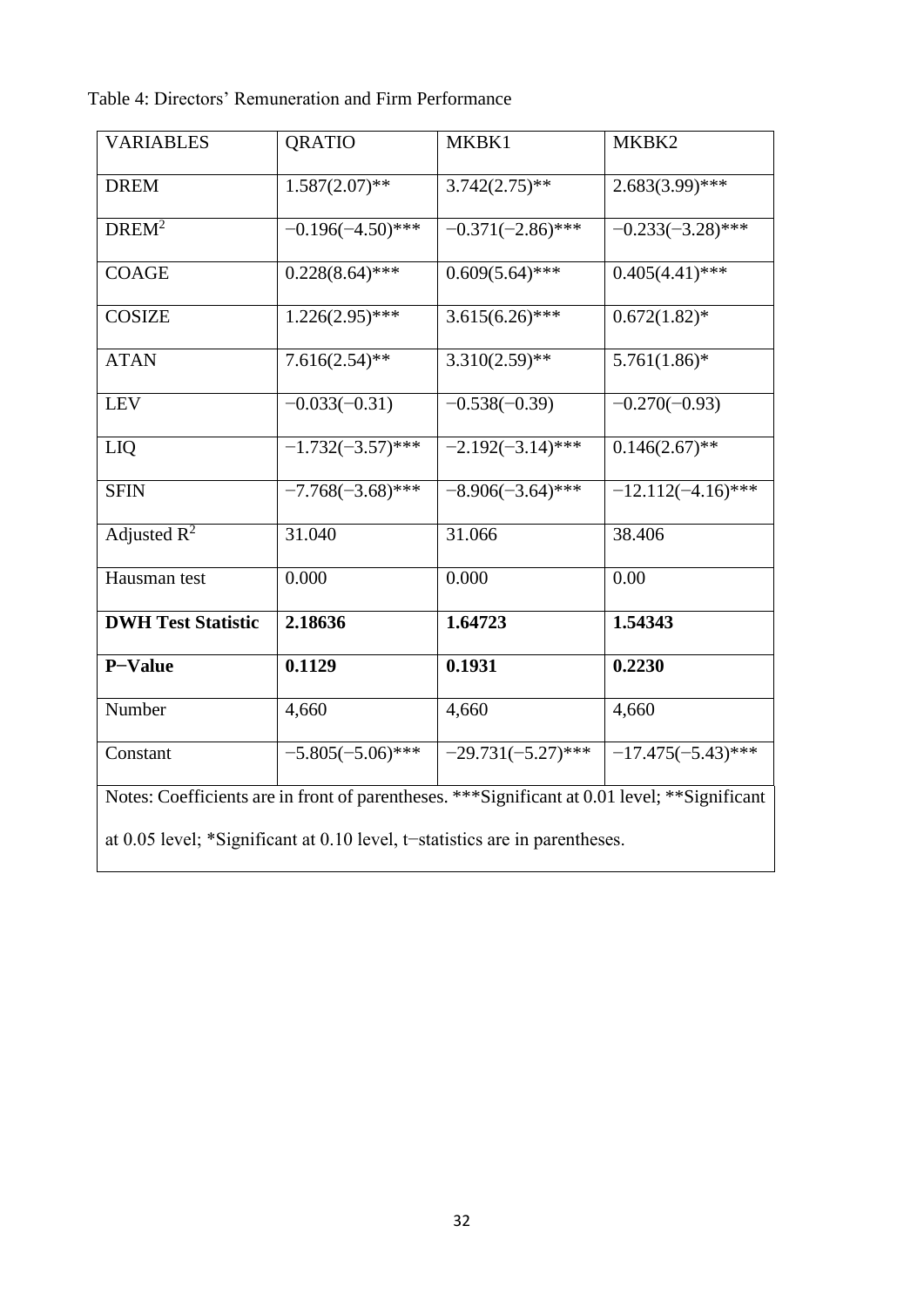| <b>VARIABLES</b>                                                                               | <b>QRATIO</b>        | MKBK1                | MKBK2                |  |
|------------------------------------------------------------------------------------------------|----------------------|----------------------|----------------------|--|
| Deviation                                                                                      | $-1.025(-3.04)$ ***  | $-1.237(-10.44)$ *** | $-0.174(-2.19)$ **   |  |
| <b>COAGE</b>                                                                                   | $0.235(8.41)$ ***    | $0.620(5.50)$ ***    | $0.411(4.27)$ ***    |  |
| <b>COSIZE</b>                                                                                  | $0.833(2.20)**$      | $3.019(7.99)$ ***    | $0.357(2.67)$ **     |  |
| <b>ATAN</b>                                                                                    | $7.117(-2.33)**$     | $4.242(3.73)$ ***    | $6.389(3.28)$ ***    |  |
| <b>LEV</b>                                                                                     | $-0.032(-1.23)$      | $-0.537(-1.18)$      | $-0.269(-1.06)$      |  |
| LIQ                                                                                            | $-1.691(-3.45)$ ***  | $-2.119(-2.95)$ ***  | 0.191(0.80)          |  |
| <b>SFIN</b>                                                                                    | $-7.124(-3.29)$ ***  | $-7.880(-3.10)***$   | $-11.529(-4.34)$ *** |  |
| Adjusted $R^2$                                                                                 | 31.01                | 24.58                | 31.08                |  |
| Number                                                                                         | 4,660                | 4,660                | 4,660                |  |
| Constant                                                                                       | $-14.065(-5.60)$ *** | $-37.256(-8.00)***$  | $-18.559(-4.09)$ *** |  |
| Notes: Coefficients are in front of parentheses. *** Significant at 0.01 level; ** Significant |                      |                      |                      |  |
| at 0.05 level, t-statistics are in parentheses.                                                |                      |                      |                      |  |

Table 5: Deviation from the optimal Directors' Remuneration and Firm Performance (I)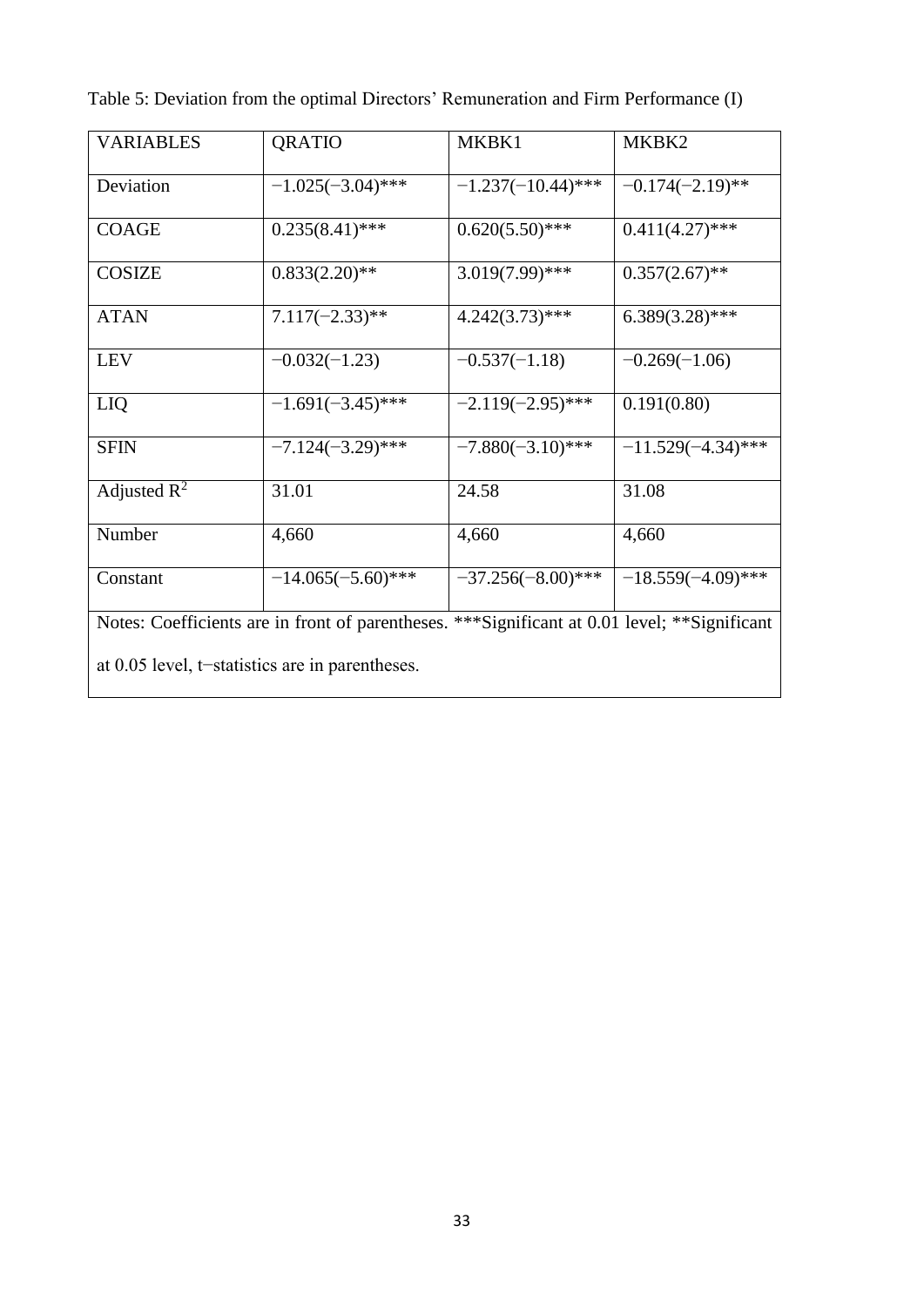| <b>VARIABLES</b>                                                                | <b>QRATIO</b>        | MKBK1                | MKBK2                |  |
|---------------------------------------------------------------------------------|----------------------|----------------------|----------------------|--|
| Deviation                                                                       | $-0.944(-2.08)$ **   | $-1.550(-2.12)$ **   | $-0.886(-2.76)$ **   |  |
| Interact                                                                        | $-0.536(-2.37)$ **   | $-2.063(3.56)$ ***   | $-4.697(2.09)**$     |  |
| <b>COAGE</b>                                                                    | $0.235(8.13)$ ***    | $0.618(5.39)$ ***    | $0.406(4.19)$ ***    |  |
| <b>COSIZE</b>                                                                   | $0.793(5.77)$ ***    | $3.172(5.51)$ ***    | $0.705(4.21)$ ***    |  |
| <b>ATAN</b>                                                                     | $7.161(-2.34)$ **    | $4.411(-10.51)$ ***  | $6.773(8.98)$ ***    |  |
| <b>LEV</b>                                                                      | $-0.032(-1.26)$      | $-0.536(0.79)$       | $-0.267(-1.28)$      |  |
| LIQ                                                                             | $-1.688(-3.40)$ ***  | $-2.130(-2.98)$ ***  | 0.168(0.69)          |  |
| <b>SFIN</b>                                                                     | $-7.110(-3.26)$ ***  | $-7.936(-3.10)$ ***  | $-11.656(-4.25)$ *** |  |
| Adjusted $R^2$                                                                  | 31.34                | 31.27                | 24.73                |  |
| Number                                                                          | 4,660                | 4,660                | 4,660                |  |
| Constant                                                                        | $-13.648(-6.22)$ *** | $-38.857(-8.52)$ *** | $-22.201(-4.80)$ *** |  |
| Notes: Coefficients are in front of parentheses. *** Significant at 0.01 level; |                      |                      |                      |  |
| **Significant at 0.05 level, t-statistics are in parentheses.                   |                      |                      |                      |  |

Table 6: Deviation from the optimal Directors' Remuneration and Firm Performance (II)